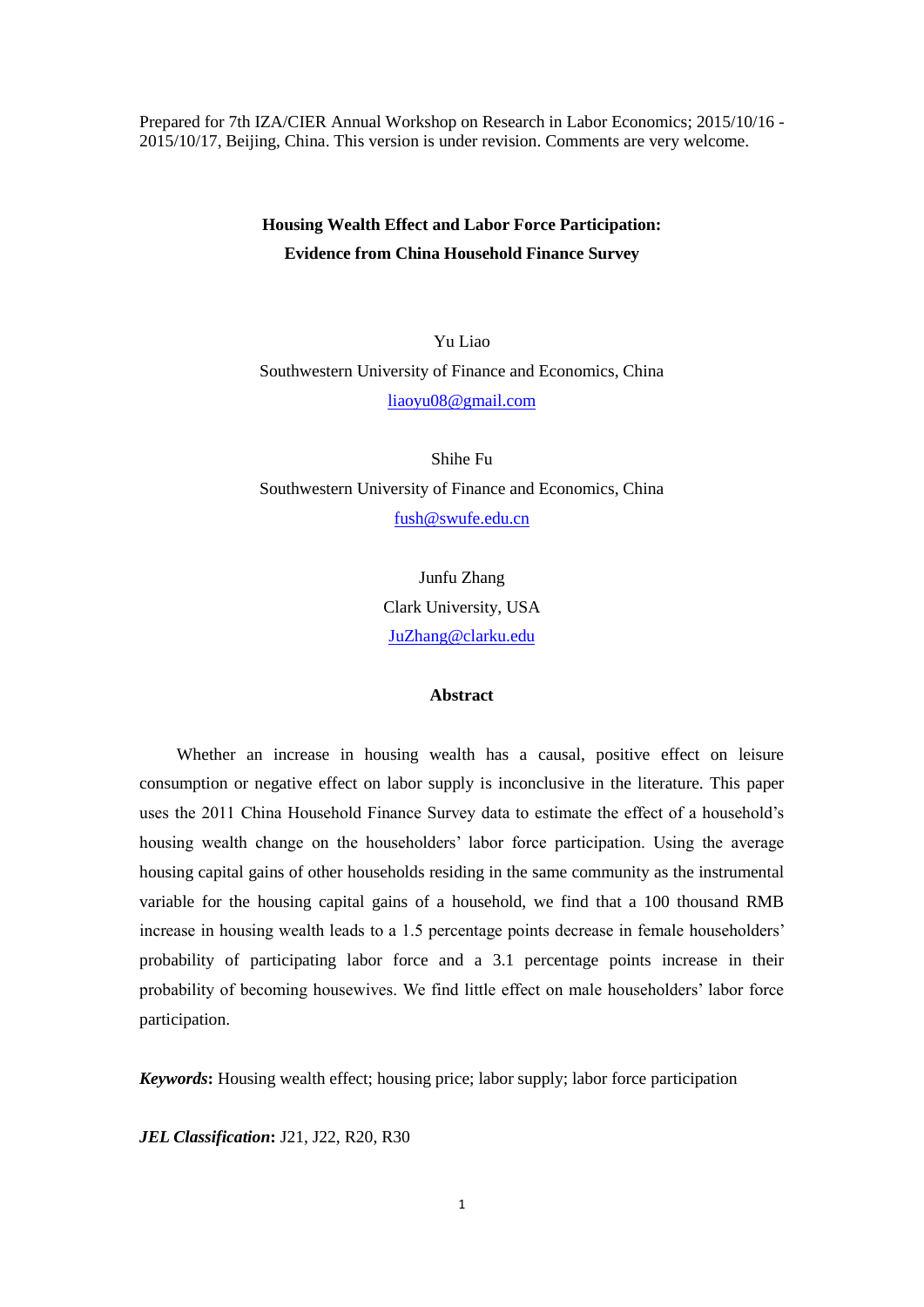#### **1. Introduction**

 $\overline{\phantom{a}}$ 

A perceived increase in a household's housing wealth may have complex effects on different goods consumption. Many empirical studies have found that an increase in housing wealth has a positive impact on consumption expenditure.<sup>1</sup> For example, Carroll and Zhou (2010) use a state level panel data from the U.S. and find that a one dollar increase in housing wealth increases consumption by 6 cents after two years. Campbell and Cocco (2007) and Case, *et al*. (2005, 2013) also find that housing price appreciation increases household consumption. A less explored topic is whether an increase in housing wealth has any impact on leisure consumption, and if so, in what direction.

Leisure is generally considered a normal good. Economic theory predicts that the consumption of leisure increases with income or wealth, implying that an increase in income or wealth reduces work time or labor supply. A few studies provide supportive evidence using inheritance, lottery gains, housing voucher or rental subsidies as a positive income or wealth shock. Holtz-Eakin, *et al*. (1993) find that large inheritance depresses labor force participation in the US. Joulfaian and Wilhelm (1994) use data from the Panel Study of Income Dynamics and Federal Estate Tax returns in the U.S. and find that inheritance income reduces working hours but the effect is small.<sup>2</sup> Imbens, *et al.* (2001) use survey data of lottery players and find that large lottery winnings reduce winners' working hours and labor force participation. Jacob and Ludwig (2012) and Fischer (2000) find that receiving housing voucher or rental subsidies reduces labor force participation of recipients. All these findings suggest that an increase in housing wealth is likely to reduce labor supply. However, theoretically speaking, housing price appreciation can also signal high costs of living and lead to more labor supply (Johnson, 2014). Therefore, the net effect of housing wealth change on labor supply remains an empirical question.

A few studies find a negative association between housing price appreciation and labor supply. Henley (2004) finds that housing price appreciation significantly reduces females' working hours in Britain. Farnham and Sevak (2007) find that a 10% increase in housing wealth reduces the expected retirement age by between 3.5 and 5 months in the US. Disney and Gathergood (2013) show that in Britain housing price appreciation reduces young homeowners' labor force participation and working hours. Milosch (2014) finds that a

<sup>1</sup> Other studies estimate the effect of housing wealth change on college enrollment (Lovenheim, 2011; Cooper and Luengo-Prado, 2015), female fertility rate (Dettling and Kearey, 2014; Lovenheim and Mumford, 2013), and entrepreneurship (Adelino, *et al*., 2015; Harding and Rosenthal, 2013).

<sup>&</sup>lt;sup>2</sup> Brown, *et al.* (2010) find that inheritance income increases older workers' probability of retiring and the effect is larger if the inheritance is unexpected.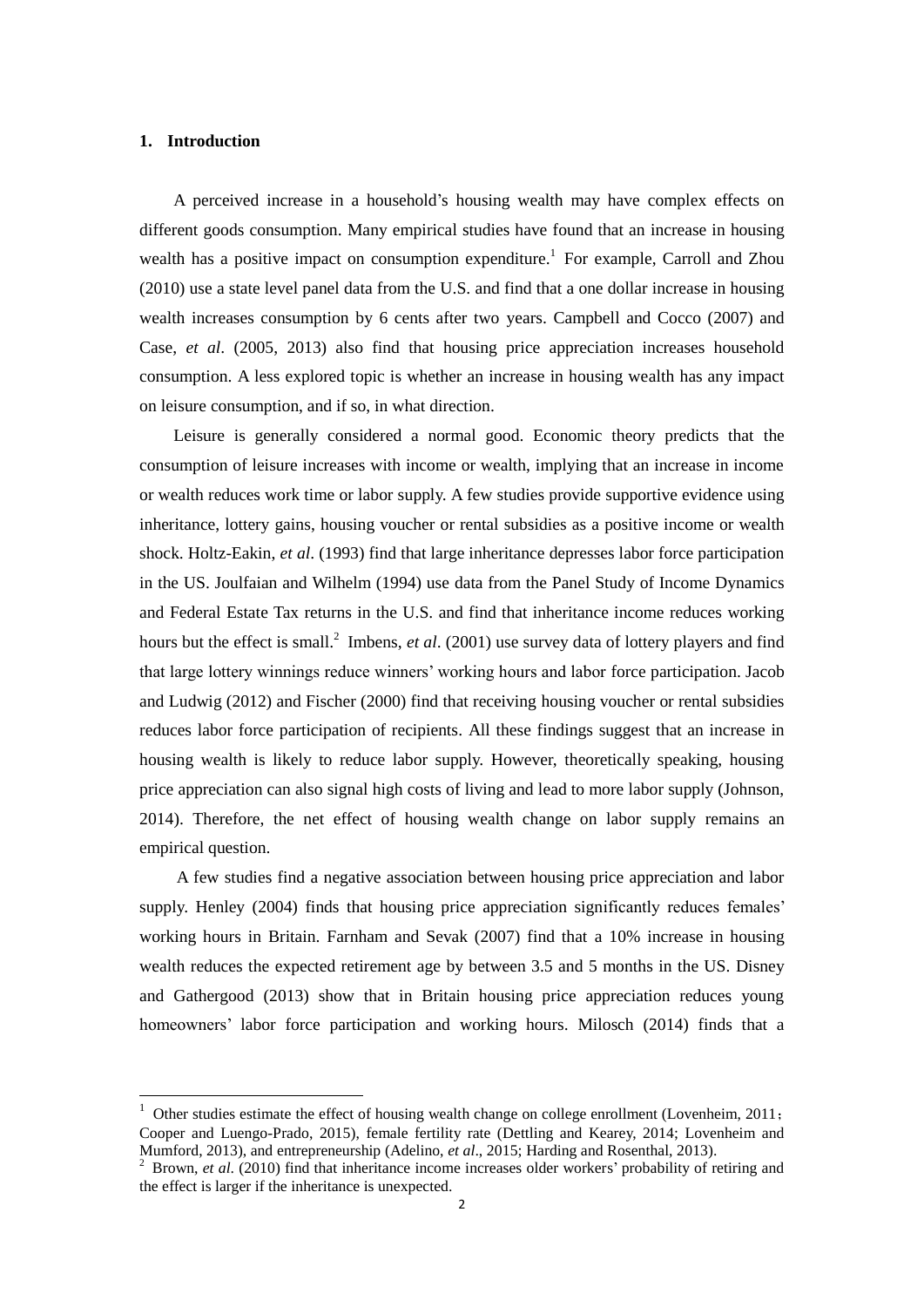positive housing price shock decreases married female homeowners' working hours and this effect is larger for highly educated, high income wives with children.

 The effects of housing capital gain on labor supply may be heterogeneous depending on demographic characteristics. In cities with growing housing price, renters may need to work more and save more (Sheiner, 1995). In Britain, housing capital gains have little effect on middle-aged households' employment or working hours (Disney and Gathergood, 2013). In the US, housing capital gains do not reduce working hours of employed wives (Milosch, 2014).

Most of these studies use individual micro level data but use housing price (change) at the local (county, city, or metropolitan area) level as a proxy for individual households' housing wealth change. Lacking of housing wealth information at the household level, these estimates may be biased since many unobserved location attributes likely confound local housing price change. Endogeneity issues may also arise because workers tend to sort into different locations with specific housing price dynamics based on unobserved personal attributes and income expectations (Starkey and Port, 1993; Moretti, 2013). Using instrumental variables for local housing prices cannot solve the sorting bias issue since the instruments need to be at the local level and unobserved individual preferences may correlate with even exogenous location attributes due to worker sorting. For example, using natural amenities or geographic features as instruments for housing prices is still problematic if workers with unobserved high ability strongly prefer natural amenities and disproportionally sort into those locations.

Our study differs from the existing literature in two major aspects. First, we use a new micro dataset—the 2011 China Household Finance Survey (CHFS) data—to estimate the effect of an individual household's housing wealth change on the household heads' labor force participation in urban China. This dataset contains detailed information on housing and other assets for each household, such as the purchasing price and current value of each housing units (up to three housing units for each household), as well as detailed demographic information. This enables us to compute each household's housing capital gains and study the effect of housing capital gains on labor supply of individuals who have actually experienced housing wealth change. Second, to deal with possible measurement errors in self-reported housing value and possible omitted variables such as individual workers' income expectation and preferences for urban amenities, we employ an instrumental variable (IV) approach. Our IV is the average housing capital gain of households (excluding the household in question) living in the same community (similar to a census tract in the US). This IV is intuitively appealing: a homeowner's housing price change should be highly correlated with his or her neighbors' housing price change, but whether this homeowner decides to work or not should not be affected directly by the neighbors' housing price changes.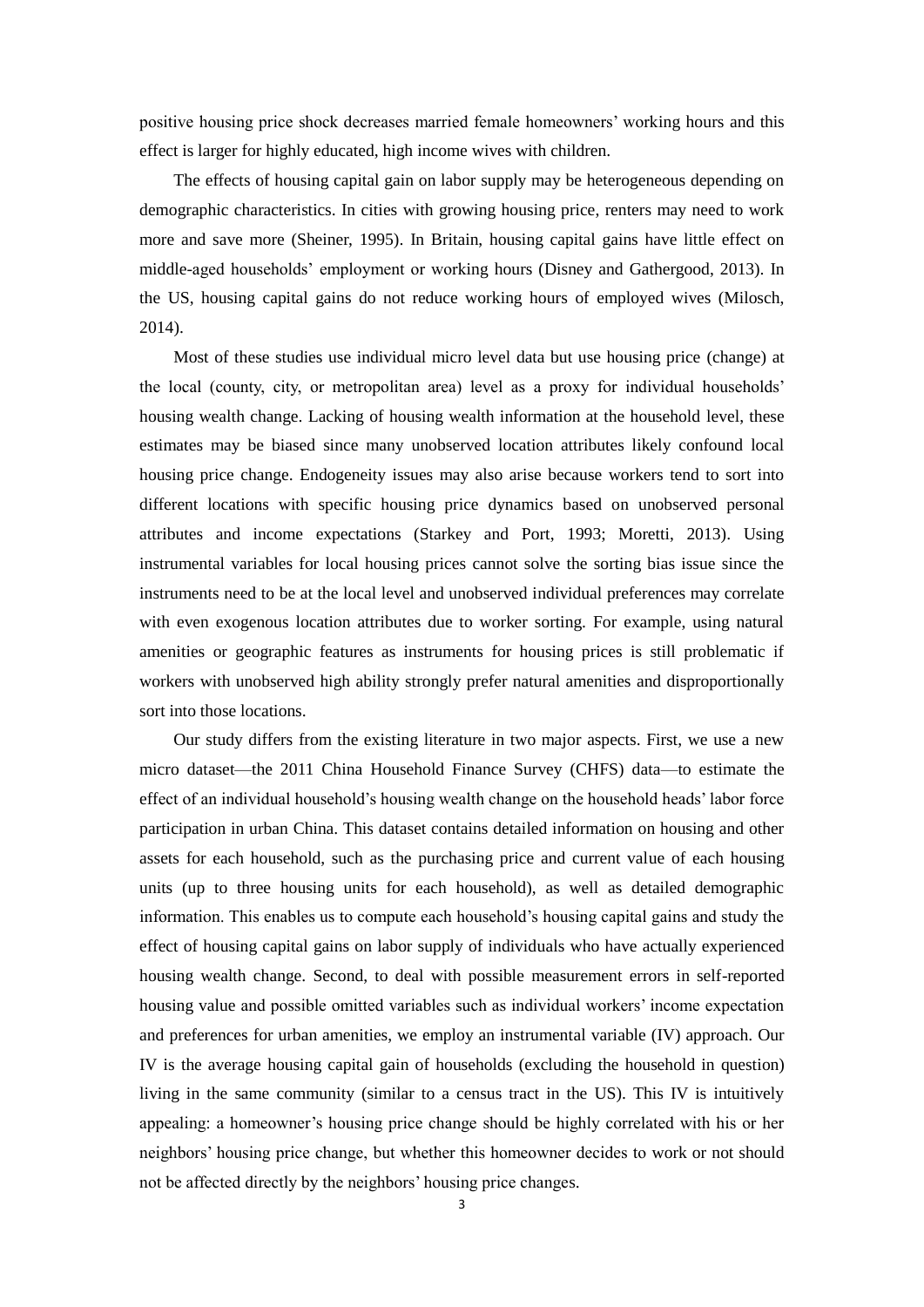Our IV estimation results show that a 100 thousand RMB increase in a household's housing capital gains decrease the female household head's probability of joining labor force by 1.48 percentage points (put in another way, a one standard deviation increase in housing capital gains decrease this probability by 5.56 percentage points). Particularly, this effect is stronger for young females with children. However, an increase in housing wealth has little effect on males' labor force participation. We also find that a 100 thousand RMB increase in housing capital gains increase females' probability of becoming housewives by 3.13 percentage points, which is consistent with the previous findings that women tend to decrease labor supply in response to capital gains and switch to alternative activities such as home production or taking care of children (Henley, 2004; Disney and Gathergood, 2013). We also find that housing capital gains slightly reduce females' probability of being employed but have no effect on males' employment rate. Housing capital gains do not induce homeowners to retire earlier but reduce homeowners' probability of running family business.

Our findings provide some early empirical evidence on the effect of housing markets on labor markets in urban China. Housing prices have been growing rapidly during the past two decades (Fang, *et al*., 2015). With no property taxation on homeowners, a large proportion of housing capital gains have accrued to home owners. Understanding the social and economic consequences of this housing wealth effect in China is very important for policy makers but relevant empirical evidence is rare. This study aims to make such a contribution.

The rest of the paper is organized as follows. Section 2 introduces the data. Section 3 specifies the econometric model and discusses the identification issues. Section 4 presents the results and Section 5 concludes.

## **2. Data**

 $\overline{a}$ 

We use the 2011 China Household Finance Survey (CHFS) data which is similar to the Survey of Consumer Finance data in the  $US<sup>3</sup>$  It is the first micro dataset on household finance behavior in China. The survey employs a stratified three-stage, probability proportion to size (PPS) random sample design and the sample is representative of nationwide households.<sup>4</sup> The 2011 sample covers 25 provinces, 65 cities, 80 counties, and 320 communities, including 8,438 households and 29,234 individuals.

The CHFS data contains detailed information on household finance including financial assets, non-financial assets, debts, insurance, income, and consumption, as well as rich demographics variables. The survey asks how many housing units a household owns and

 $3$  The web site of CHFS data is http://www.chfsdata.org.

<sup>&</sup>lt;sup>4</sup> For more details about the sampling scheme, see http://www.chfsdata.org/detail-14,15.html.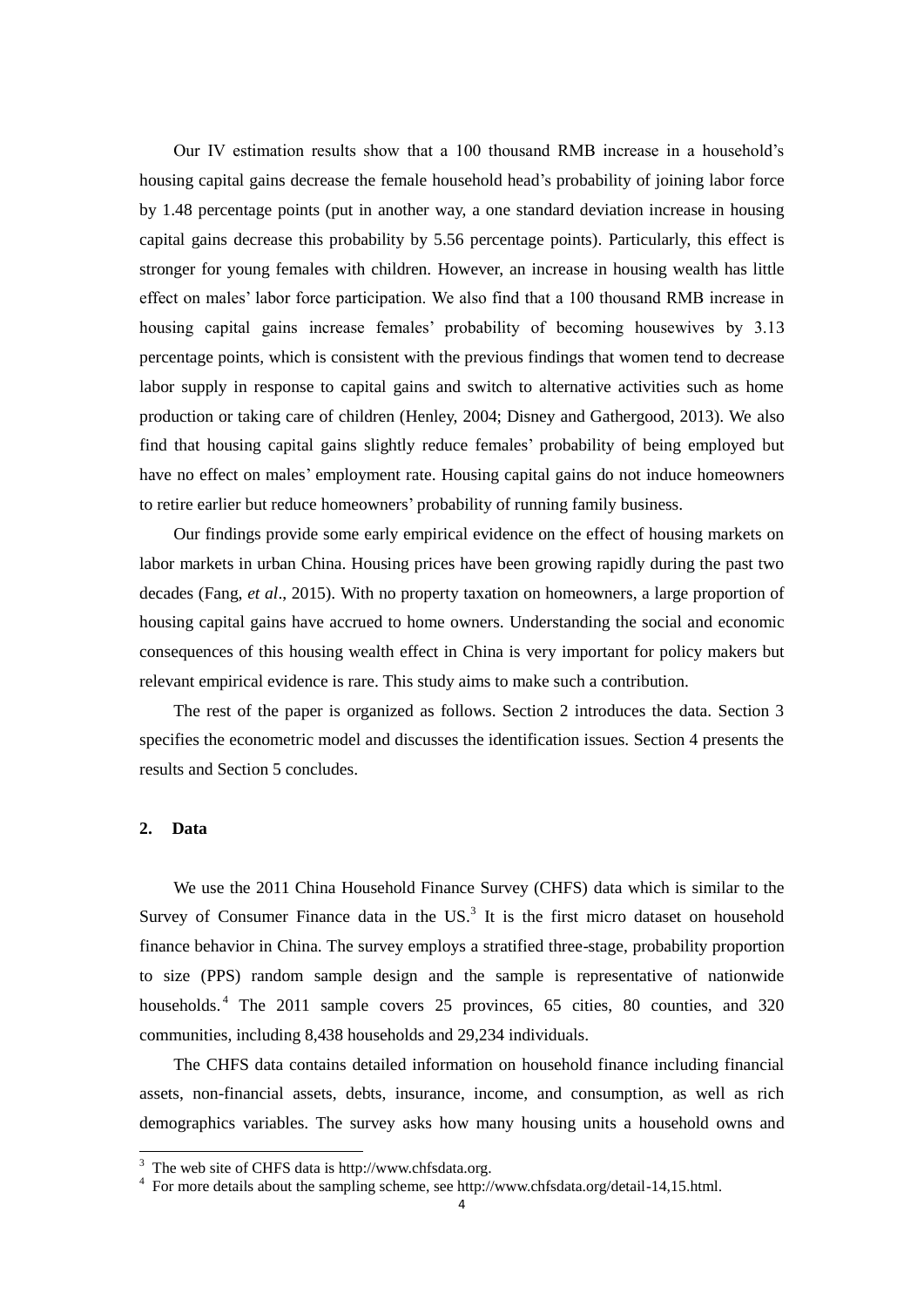records housing attributes up to three housing units. Housing attributes include floor area, purchase price, purchase year, self-reported current value, location of the first housing unit, etc.

The sample we use consists of household heads and their spouses (if they have) who own at least one housing property in urban China. We restrict people's age to be between 16 and legal retirement age, which is 60 for males, 55 for female cadres, and 50 for female workers. As a robustness check, we also select a sample including people up to age 65; this age cutoff is commonly used in studies from developed countries.

Based on the following two survey questions, we can infer whether a person is in the labor force or not. The first question is "Do you have a job currently?" If the answer is "no," then the next question is "why don't you have a job?" The survey lists nine options:  $(1)$ student in school; (2) housewife; (3) disabled; (4) have a seasonal job but not in the work season; (5) on vacation, sick, or on maternity leave; (6) unemployed or haven't found a job; (7) unwilling to work; (8) retired; (9) others. We classify a person as in the labor force if the person currently has a job, or has a seasonal job but not in the work season, or unemployed.

To estimate the effect of housing wealth change on homeowners' labor force participation, we specify the following econometric model:

$$
LFP_i = \alpha + \beta HousingWeather Change_i + \lambda^{\prime} X_i + \varepsilon_i, \qquad (1)
$$

where the dependent variable  $LFP_i$  is a dummy variable set to one if individual *i* is in the labor force at the time being interviewed.  $\alpha$  is a constant and  $\varepsilon$ <sub>i</sub> the error term. The independent variables are defined as follows:

*HousingWealthChange*: the key independent variable of interest. It measures the total change in housing wealth owned by a household and is computed as the difference between self-reported current value of housing units and the purchase price of housing units deflated by consumer price indexes.<sup>5</sup> If a household owns only one housing unit, the total housing wealth change is simply the capital gains (in real term) of this house over the tenure period. If a household owns two or three housing units, the total housing wealth change is the sum of the real capital gains of all units.<sup>6</sup> In our sample, 99.45% of homeowners have three or fewer

<sup>&</sup>lt;sup>5</sup> Consumer price indexes at the city level are not available in China. We use the national consumer price index to deflate housing prices to year 2011.

We drop housing units purchased before 1990. There was almost no housing market before 1990. Houses and apartments bought before 1990 are either of very low market value due to depreciation or of limited property rights due to the reform of housing welfare system. In the data, 95.54% of housing units are bought or built after 1990. We also experiment including all housing units purchased before 1990 and the results are very similar.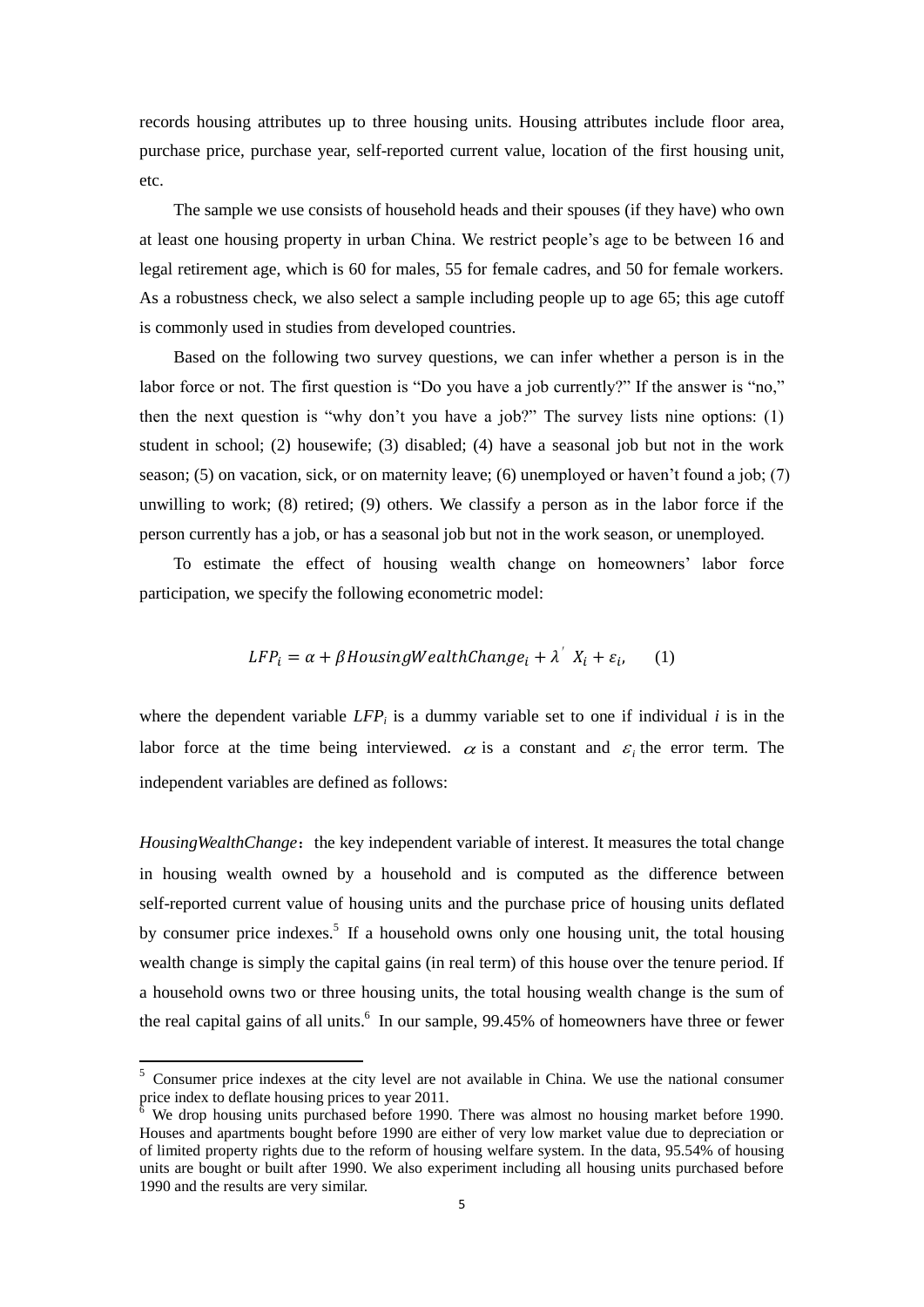housing units. The survey records price information only up to the third housing unit so for the households that own more than three housing units, we undercount their housing wealth. Note that a household may incur a housing capital loss, so the value of this *HousingWealthChange* variable may be negative.

*Xi* : other control variables including individual and household level attributes that may affect an individual's labor force participation decision. Specifically, individual attributes variables include a female dummy, age and age squared, a dummy indicating good health condition, a dummy for having a college degree or above. Household level variables include household size, number of children under age six, household income excluding the labor income of the person in question, number of housing units owned, total non-housing asset, total household debt, average years of owning all housing units, and the total purchase prices of housing units.<sup>7</sup>

Table 1 presents the summary statistics of these variables. The average labor force participation rate in our sample is 87%, 93% for males and 80% for females. The mean housing capital gain is 363,000 RMB and the mean housing purchase price is 329,000 RMB. Given the average years of owning a house is 9.4, the imputed annualized appreciation rate in real term is 8.23% per year, suggesting that urban homeowners have received substantial real capital gains. Housing capital gains are particularly large in super-large cities. For example, in Beijing, Shanghai, and Guangzhou, homeowners on average receive 1.17 million RMB capital gains over the tenure period. Our dataset enables us to compute housing wealth change for each homeowner; such cross-household variations in housing wealth changes are not available in studies using local level housing price to proxy for housing wealth.

# **3. Identification**

 $\overline{a}$ 

Three possible identification issues may bias the estimate of the key coefficient  $\beta$  in equation (1). First, the self-reported housing purchase price and current value may not be precise, so the key variable *HousingWealthChang* may contain measurement errors, biasing the estimated value of  $\beta$  toward zero and making it less likely to find an effect of housing wealth change on labor force participation. Second, there may be omitted variables that correlate with housing wealth change and labor force participation, which could bias our estimates in either direction. For example, unobserved positive shocks to labor demand in local labor markets may increase labor force participation and also drive housing price up,

 $7$  Total non-housing assets include financial assets and non-financial assets excluding housing assets. Debt includes the total remaining housing debt of each household. Years of owning a housing unit is used to proxy for housing quality (for example, vintage quality and depreciation).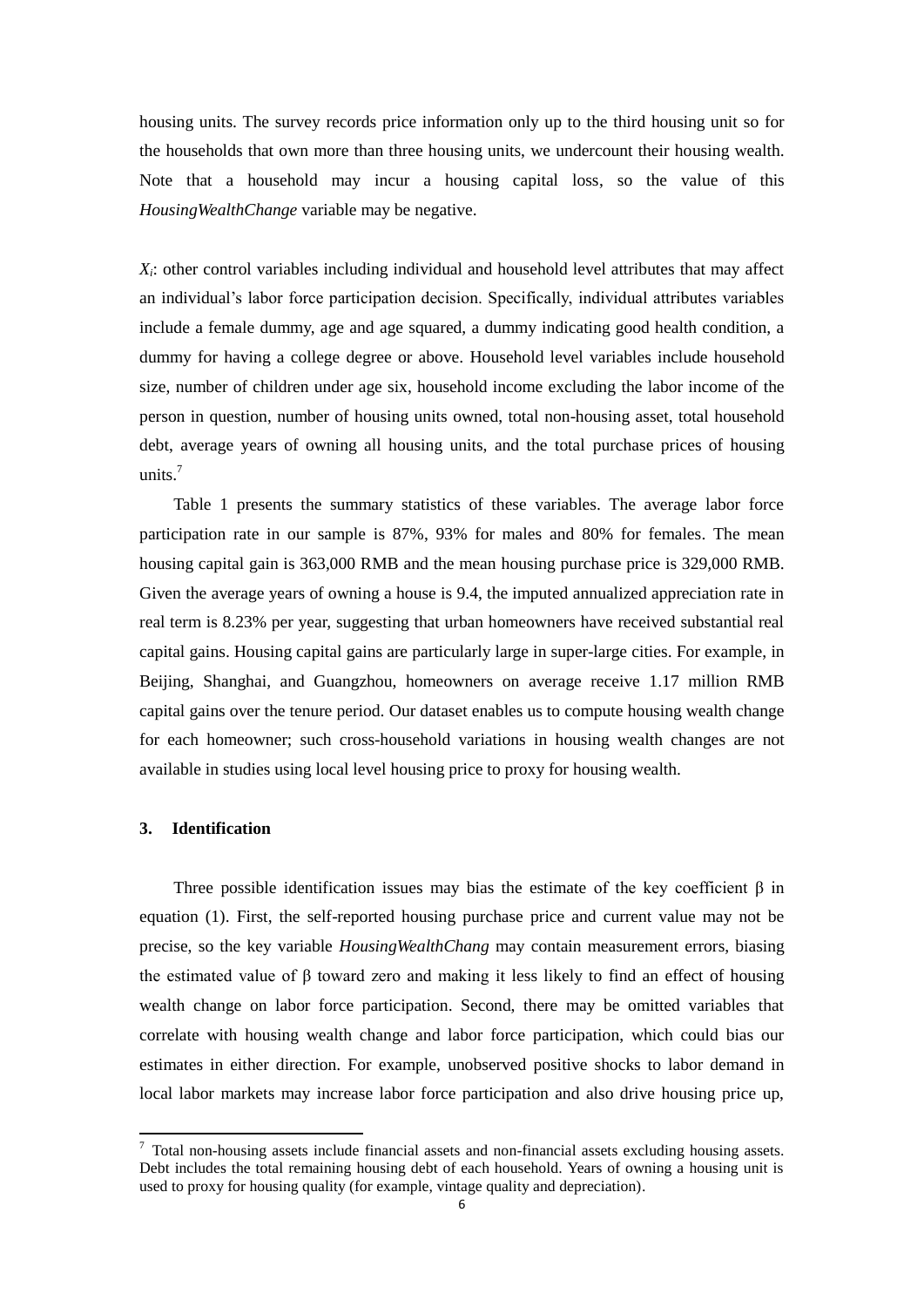creating an upward bias in estimation. Another example is omitted individual ability or preference. If people with higher unobserved ability are more likely to work and to buy housing in fast-growing or amenity-rich locations, this will also bias the estimates upward. Finally, there is likely a reverse causality issue: household members are more likely to enter the labor market if they decide to buy high-quality housing.

We include a set of demographic variables to control for individual and household characteristics and city fixed effects to control for unobserved location attributes. Furthermore, we employ an instrumental variable approach to deal with the identification issues. A valid instrumental variable should be highly correlated with housing wealth change of individual households but not correlated with households' labor force participation decisions. Our instrumental variable for *HousingWealthChang* is the average housing capital gains of other households living in the same community where the household in question lives; a community is a self-governed commune in cities with a size of between 1000 and 2000 households.<sup>8</sup> This instrumental variable is intuitively appealing if each household owns only one housing unit. In this case, the price change of one's housing unit should be highly correlated with the price change of his or her neighbor's housing simply because these two housing units are located in the same community; however, this person's decision to work should not be directly affected by the price change of his or her neighbor's house. The validity of this instrumental variable becomes weakened when households have two or more housing units that are located in different cities for two reasons: first, correlation of housing prices between cities is not as strong as within a city or within a community since housing markets are very localized; second, the CHFS data records the location of only the first housing units; for other housing units we know only whether those units are located within or outside of the city where the household currently lives. Therefore, when using the instrumental variable approach, we restrict our sample to the homeowners whose housing units are all located in the same city where they are currently residing. This reduces the sample size from 4,880 to 4,152.

Table 1 shows that the mean and standard deviation of the instrumental variable are very similar to those of the instrumented variable *HousingWealthChang*, suggesting a high correlation between them. We present the first-stage results and a formal weak instrument test in the next section.

(Insert Table 1 here)

#### **4. Results**

 $8$  This is similar to a census tract (on average 1600 housing units and 4000 people) defined by the US Census Bureau.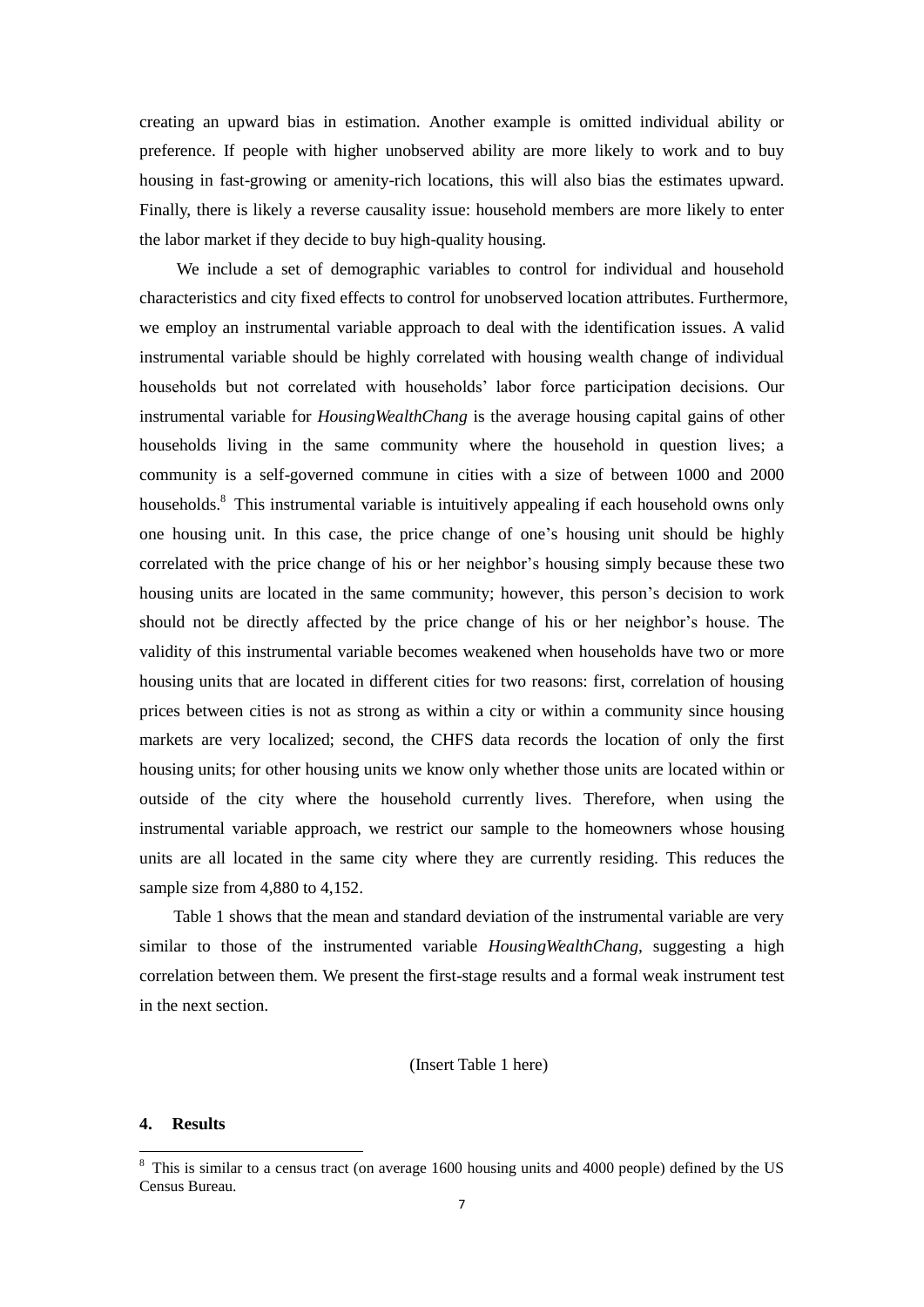#### **4.1 Effect of housing wealth change on labor force participation: Probit models**

We first select a sample with urban homeowners no matter where their housing units are located. We estimate Model (1) using both OLS and Probit regressions and all standard errors are clustered at the city level. The results are presented in Table 2. Columns (1)-(3) are the OLS regression results and the coefficients of *HousingWealthChange* are all negative and significant in the full sample and the female sample. Since the linear probability model does not produce correct standard errors, we also report the Probit estimation results in Columns (4)-(6). Because in a few cities all people are in the labor force, these city dummies perfectly predict the dependent variable; therefore, these observations (34 observations in Column (4)) are dropped in the maximum likelihood estimation due to "quasi-complete separation." Column (4) shows that for the full sample, a 100 thousand RMB increase in housing wealth reduces householder's probability to work by 0.16 percentage points (statistically significant at the 1% level). This effect is twice as large for females (Column (5)) and statistically significant at the 5% level; but the effect is very small and not significant for males, consistent with the OLS regression results. Since these results may suffer from bias due to measurement errors, omitted variables, and reverse causality, they must be interpreted with caution.

#### (Insert Table 2 here)

 The other control variables have reasonable signs and magnitudes. For example, Column (4) shows that females are less likely to work compared with males, consistent with the fact that females are more attached to families. People with a college degree or above, with good health condition are more likely to work. People with more children under six are less likely to work. Most of the coefficients of household level variables are not statistically significant. Since all these are controls and are not of our particular interest, we will not report them in the ensuing analysis.

#### **4.2 Effect of housing wealth change on labor force participation: IV Probit models**

We focus on the instrumental variable estimation. Our IV for the total housing wealth change of a household is the average total housing wealth change of other households in the same community. We restrict the sample to the households whose housing units are all located in the same city where the households reside because price change of housing units located in different cities may not be highly correlated since housing markets are very localized. This reduces the effective sample size to 4,152.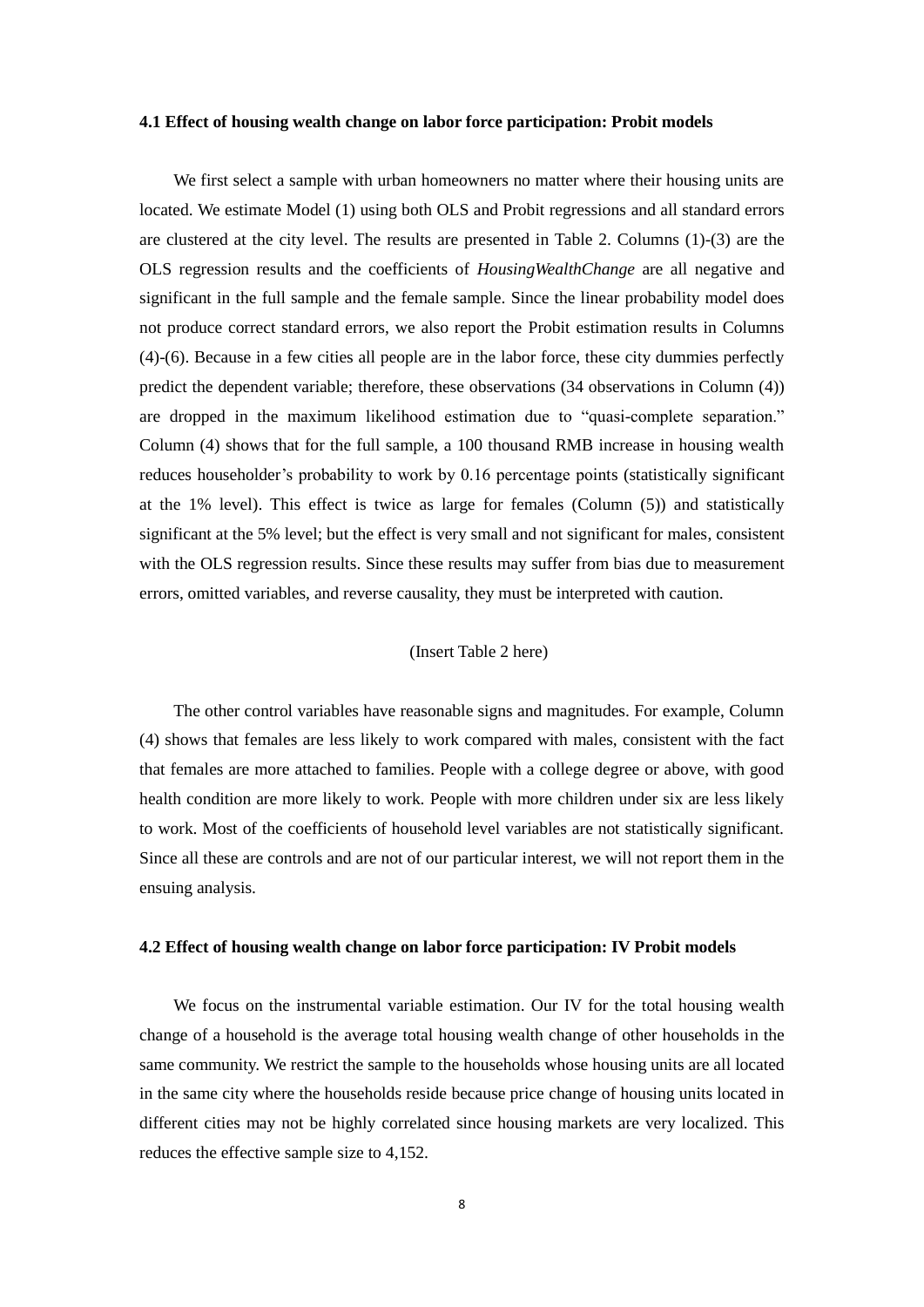Columns (1)-(3) of Table 3 report the Probit estimation results using this restricted sample. The coefficients of the key variable *HousingWealthChange* for the full sample and for the male subsample are statistically insignificant but significant in the female subsample. When using the IV Probit models, the pattern of the coefficients is similar but the magnitudes are much larger. Particularly, the coefficient of *HousingWealthChange* for the female subsample is -0.0148 and significant at the 5% level. This suggests that a 100 thousand RMB increase in a household's total housing wealth decreases the female householder's probability of joining labor force by 1.48 percentage points. Put in a different way, a one standard deviation increase in housing wealth change (376,000 RMB) decreases females' probability of working by 5.56 percentage points. This impact is particularly large in super-large cities: the mean housing wealth gains in Beijing, Shanghai, and Guangzhou are 1.17 million RMB implying a 17.32 percentage points decrease in the probability of working for females compared with those without housing capital gains. This finding is consistent with the literature. For example, Henley (2004) points out that compared with men, women have a lower degree of labor market attachment and tend to put more value on home production or child caring. In response to a housing wealth increase, women tend to decrease labor supply. Column (6) shows that the effect of housing wealth increase actually increases males' labor force participation although it is not statistically significant.

#### (Insert Table 3 here)

Table 3 also reports the first-stage results. The coefficient of the IV is around 0.75 and very significant and stable across all models. The value of the F statistic for weak instruments test in the first stage is much larger than 10 in Columns (4)-(6), suggesting a high correlation between the IV and the instrumented variable *HousingWealthChange*. 9

The effect of housing wealth increase on labor force participation may vary across life-cycle stages. We also estimate the IV Probit models based on two demographic characteristics: age of householders and whether a household has children under age six. In the full sample the median age of householder is 41. Table 4 presents the results. Panel 1 models use the full sample and show that the negative effect of housing wealth increase on labor force participation is stronger for younger people (age between 16 and 41, Column (1)), people with young children (Column (3)), and particularly younger people with young children (Column (5)) although most of the coefficients are insignificant. Panel 2 models use the female sample and show the same pattern: the negative effect is much stronger for

 $9$  The IV Probit estimation does not produce F test in the first stage. Following the convention, we report the Cragg-Donald Wald F test statistic using the two-stage least squares (2SLS) estimates.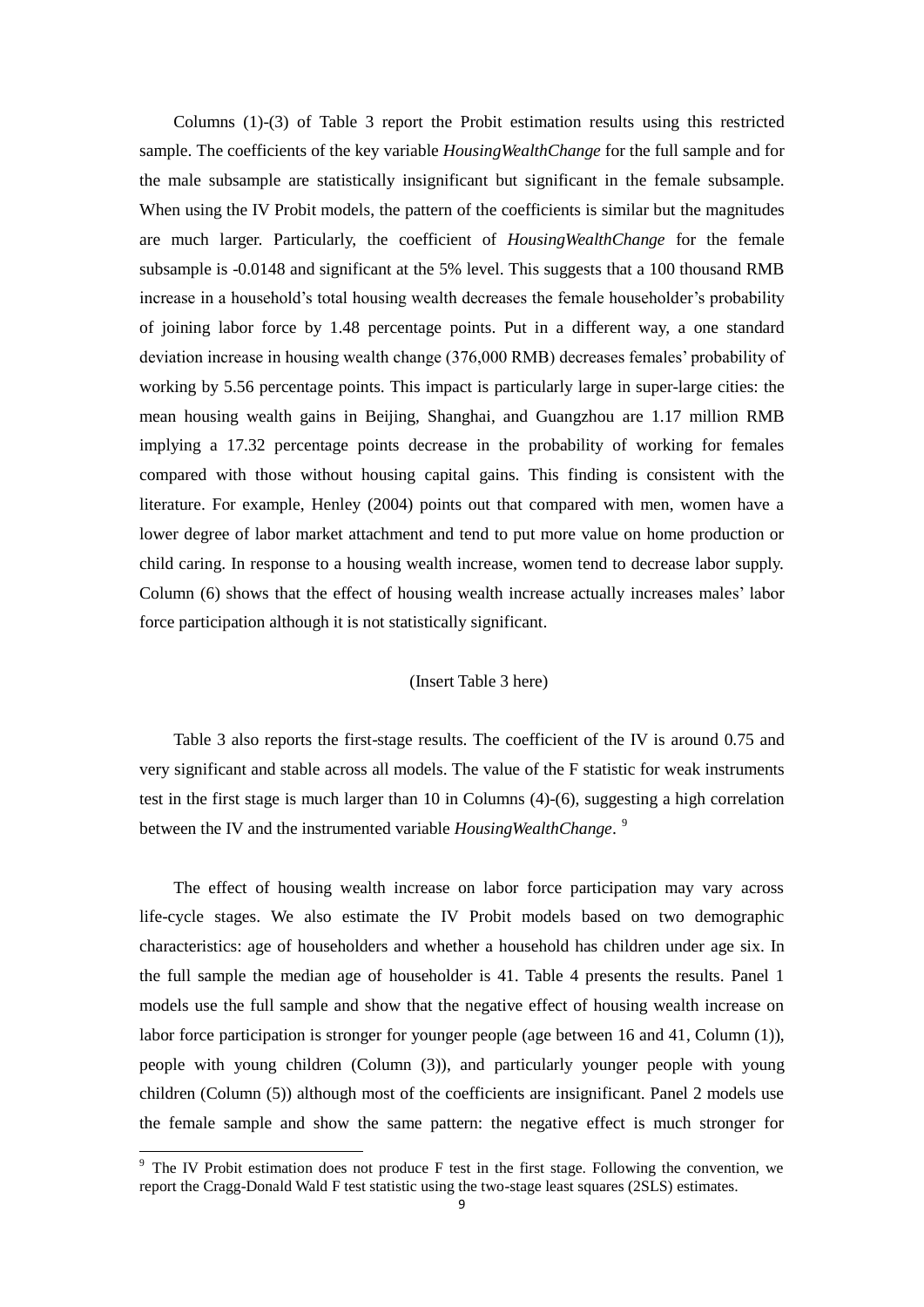younger females, females with young children, and particularly younger females with young children, and all the coefficients are significant at the 5% level or better. Note that all the F statistics in the first stage pass the weak instruments test except for the subsample of younger females with children possibly due to the very small sample size.

#### (Insert Table 4 here)

#### **4.3 Robustness checks**

Many existing studies select a sample of workers aged between 16 and 65. Although legal retirement age in China is lower, we also re-run the models using a larger sample including workers aged between 16 and 65. Columns (1)-(3) of Table 5 show that the general pattern is very similar to that in Table 3: a 100 thousand RMB increase in housing wealth reduces females' probability of working by 1.30 percentage points but has little effect on males.

#### (Insert Table 5 here)

If a household owns only one housing unit, perceived housing capital gains probably are not as influential as to multi-home owners since the house serves as the primary residential place. We test this hypothesis in Columns (3)-(6) and find that the overall pattern for this subsample is very similar to the full sample and the effect on labor force participation is negative, statistically significant, and with slightly smaller magnitudes as expected.

Renters may respond to housing wealth change differently. If substantial average housing capital gains in a city signal high housing prices, renters may need to work more and harder to be able to afford a home in the future. However, assigning average housing prices or average housing capital gains in a location to each renter involves endogeneity issues and it is very hard to find valid instrumental variables in our data for renters. Therefore, we are unable to test renters' response. Ideally, we also would like to test how the effect of stock wealth increase differs from that of housing wealth increase; however, our dataset records only current value, not the accumulative gains or losses of households'stock accounts.

#### **4.4 Effect of housing wealth change on other labor supply decisions**

The related literature has studied other dimensions of labor supply, including employment, early retirement, self-employment, and working hours. Our dataset enables us to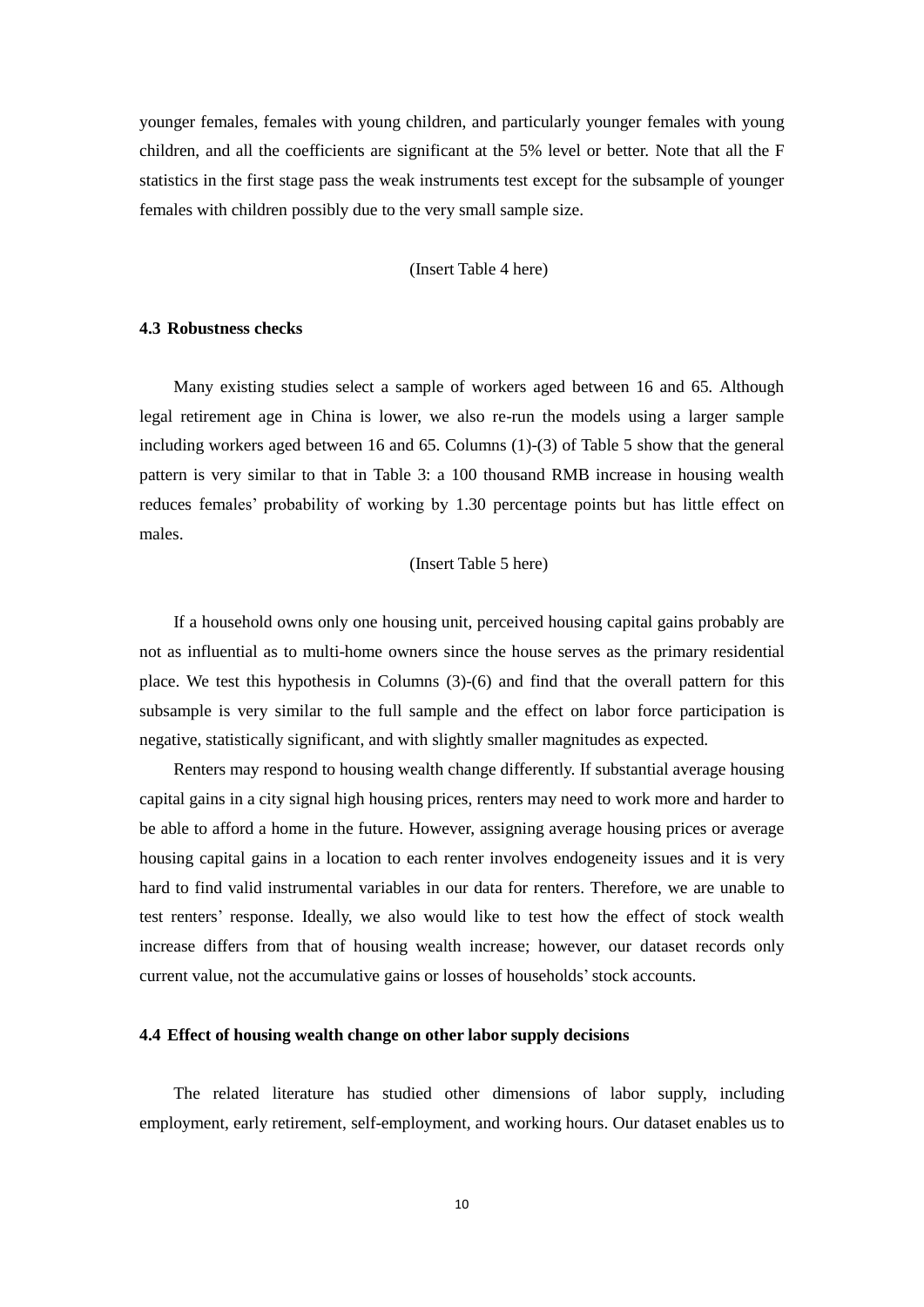examine the first three and Table 6 reports the results.<sup>10</sup> Columns (1)-(3) show that a 100 thousand RMB increase in housing capital gains decreases females' probability of being employed by 1.09 percentage points but has little effect on males' employment. Following the literature (Farnham and Sevak, 2007), we also check if housing capital gains give people incentive to retire earlier. Based on the legal retirement age and the actual retirement status, we create a dummy variable indicating whether a person retired ahead of the legal retirement time and use it as the dependent variable. Columns (4)-(6) shows that housing capital gains do not give people incentive to retire early.

#### (Insert Table 6 here)

 Some studies find that housing capital gains may serve as collateral helping homeowners creating businesses (Disney and Gathergood, 2009; Harding and Rosenthal, 2013; Hurst and Lusardi, 2004). Using the 2005 China Inter-Census Population Survey and Chinese Family Panel Studies datasets, Li and Wu (2014) find that in urban China high housing prices discourage entrepreneurial activities, possibly because the booming real estate industry has attracted more investment crowding out other types of business investment. We also test whether housing capital gains strengthen homeowners' incentive to own family businesses. The result in Column (7) of Table 6 shows a negative effect: a 100 thousand RMB increase in housing capital gains reduces households' probability to run businesses by 1.41 percentage point. This implies that housing capital gains in Chinese cities may have depressed entrepreneurship.

Since an increase in housing wealth reduces females' incentive to work, it is natural to ask what activities females will take in response to housing wealth increase. We estimate an IV Probit model using "whether a female is a housewife or not" as the dependent variable. The result is reported in Column (8) of Table 6. The coefficient of *HousingWealthChange* is 0.0313 and significant at the 1% level, indicating that a 100 thousand RMB increase in housing wealth increases the probability of being a housewife by 3.13 percentage points. In Beijing, Shanghai, and Guangzhou, where housing prices has risen much more rapidly, this effect amounts to a 36.62 percentage points increase in the probability of becoming a housewife. This suggests that women are very likely to substitute on-site work by housework in response to housing capital gains, especially in large cities.

## **5. Conclusion**

<sup>&</sup>lt;sup>10</sup> Our dataset does contain working hour information. However, estimating a working hour model involves a sample selection issue combined with IV Probit model which is technically challenging. Since this dimension is not our primary focus in this study, we leave this for the future research.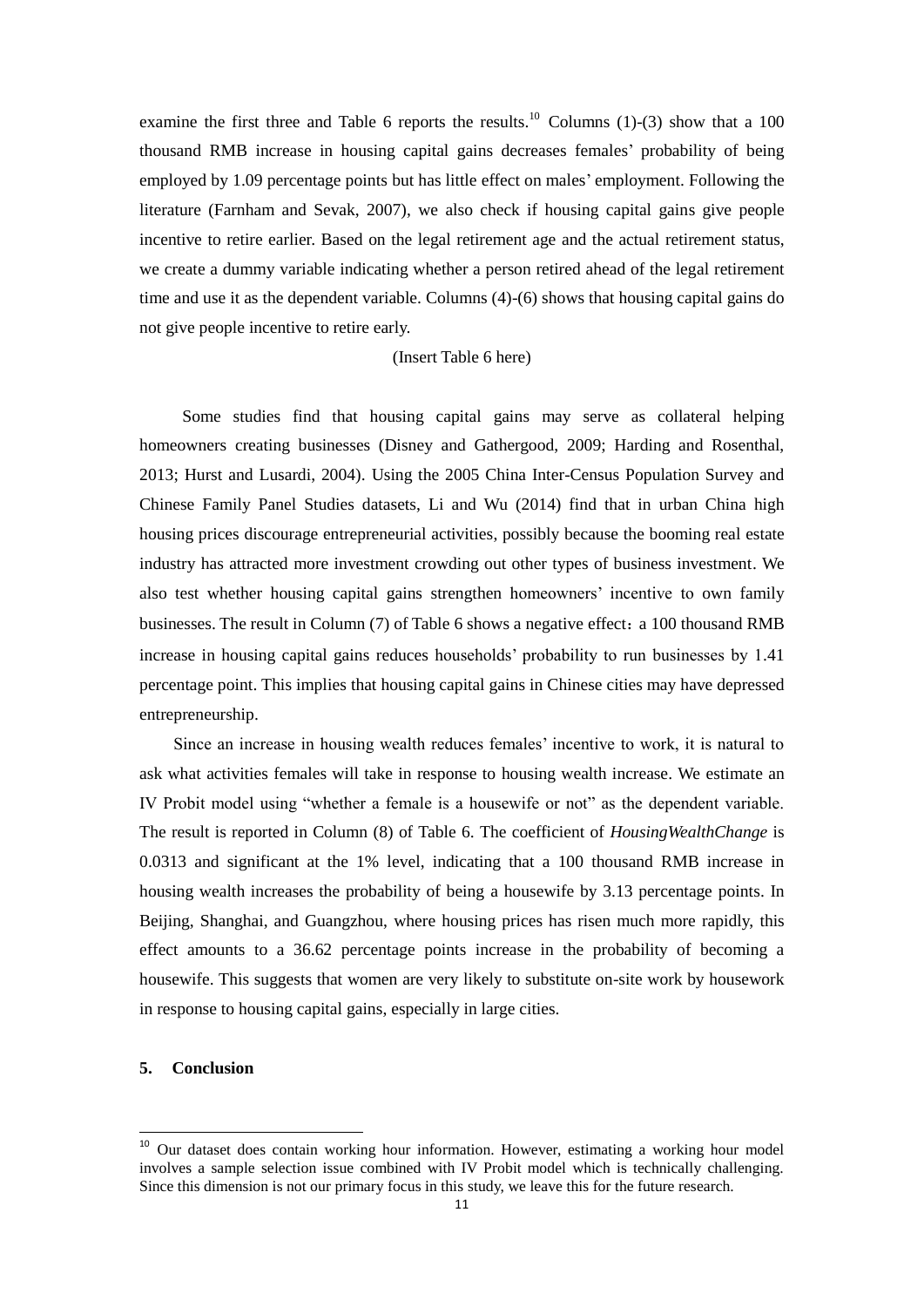During the past two decades, Chinese housing markets have experienced rapid price appreciation. We use the 2011 China Household Finance Survey data to estimate how a household's housing wealth change affects householders' labor force participation. To deal with the endogeneity issue, we employ an instrumental variable approach using the average housing capital gains of other households residing in the same community as the instrument. We find that housing wealth increase has a significant impact on females' labor force participation but has little impact on males. A 100 thousand RMB increase in housing wealth reduces females' probability of working by 1.48 percentage points and increases females' probability of becoming housewives by 3.13 percentage points. These results are consistent with the previous findings that women are more attached to family and substitute on-site work by home production when facing a wealth increase.

We also find that housing capital gains reduce females' probability of being employed and reduce homeowners' incentive to run family businesses, but have little effect on the timing of householders' retirement. These findings together provide some early empirical evidence on the effect of housing price dynamics on urban labor markets in China.

#### **References:**

Adelino, Manuel, Antoinette Schoar, Felipe Severino, 2015, House prices, collateral, and self-employment, *Journal of Financial Economics*, in print.

Brown, Jeffrey, Courtney Coile, Scott Weisbenner, 2010, The effect of inheritance receipt on retirement, *Review of Economics and Statistics* 92, 425-434.

Campbell, John, Joao Cocco, 2007, How do house prices affect consumption? evidence from micro data, Journal of Monetary Economics 54, 591-621.

Case, Karl, John Quigley, Robert Shiller, 2005, Comparing wealth effects: the stock market versus the housing market, *Advances in Microeconomics* 5, 1-32.

Case, Karl, John Quigley, Robert Shiller, 2013, Wealth effects revisited: 1975-2012, National Bureau of Economic Research Working Paper #18667.

Carroll, Christopher, Xia Zhou, 2010, Measuring wealth effects using US state data, Working Paper.

Cooper, Daniel, María José Luengo-Prado, 2015, House price growth when children are teenagers: a path to higher earnings? *Journal of Urban Economics* 86, 54-72.

Dettling, Lisa, Melissa Kearney, 2014, House prices and birth rates: The impact of the real estate market on the decision to have a baby, *Journal of Public Economics* 110, 82-100.

Disney, Richard, John Gathergood, 2009, Housing wealth, liquidity constraints and self-employment, *Labour Economics* 16, 79-88.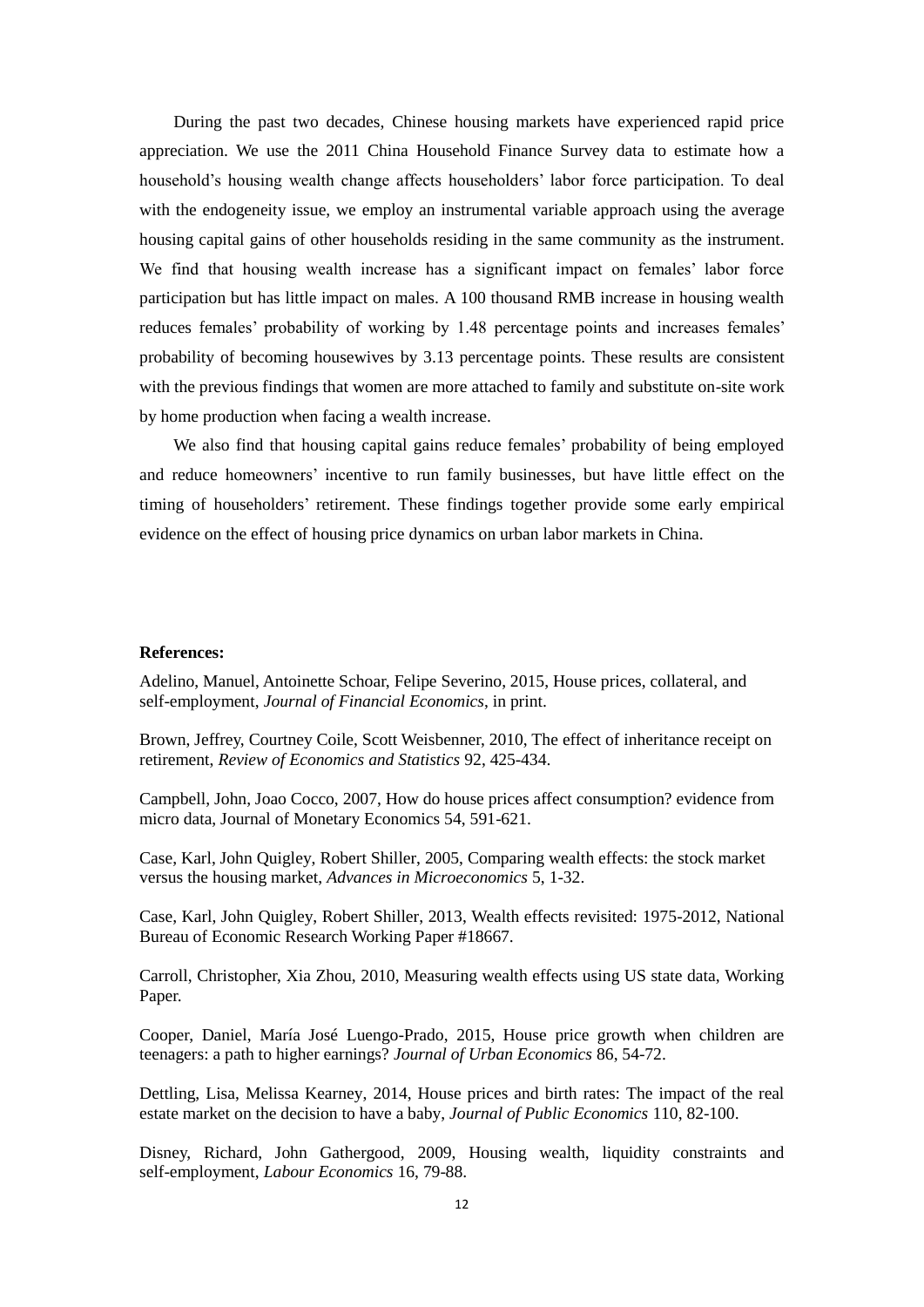Disney, Richard, John Gathergood, 2013, House prices, wealth effects and labour supply, The University of Nottingham Discussion Paper 13/02.

Fang, Hanming, Quanlin Gu, Wei Xiong, Li-An Zhou, 2015, Demystifying the Chinese housing boom, NBER Working Paper #21112.

Farnham, Martin, Purvi Sevak, 2007, Housing wealth and retirement timing, University of Michigan Retirement Research Centre Working Paper 2007-172.

Fischer, Will, 2000, Labor supply effects of federal rental subsidies, *Journal of Housing Economics* 9, 150-174.

Hans G. Bloemen , Elena G. F. Stancanelli, 2001, Individual wealth, reservation wages, and transitions into employment. *Journal of Labor Economics* 19, 400-439.

Holtz-Eakin, Douglas, David Joulfaian, Harvey Rosen, 1993, The Carnegie conjecture: some empirical evidence, *Quarterly Journal of Economics* 108, 413-435.

Henley, Andrew, 2004, House price shocks, windfall gains and hours of work: British evidence, *Oxford Bulletin of Economics and Statistics* 66, 439-456.

Harding, John, Stuart Rosenthal, 2013, Homeowner-entrepreneurs, housing capital gains, and self-employment, Working Paper.

Hurst, Erik, Annamaria Lusardi, 2004, Liquidity constraints, household wealth, and entrepreneurship, *Journal of political Economy* 112, 319-347.

Imbens, Guido, Donald Rubin, Bruce Sacerdote, 2001, Estimating the effect of unearned income on labor earnings, savings, and consumption: evidence from a survey of lottery players, *American Economic Review* 91, 778-794.

Jacob, Brian, Jens Ludwig, 2012, The effects of housing assistance on labor supply: Evidence from a voucher lottery, *American Economic Review* 102, 272-304.

Joulfaian, David, Mark Wilhelm, 1994, Inheritance and labor supply, *Journa of Human Resources* 29, 1205-1234.

Johnson, William, 2014, House prices and female labor force participation, *Journal of Urban Economics* 82, 1-11.

Li, Lixing, Xiaoyu Wu, 2014, Housing prices and entrepreneurship in China, *Journal of Comparative Economics* 42, 436–449.

Lovenheim, Michael, 2011, The effect of liquid housing wealth on college enrollment, *Journal of Labor Economics* 29, 741-771.

Lovenheim, Michael F., Kevin J. Mumford, 2013, Do family wealth shocks affect fertility choices? Evidence from the housing market. *Review of Economics and Statistics* 95, 464-475.

Milosch, Jennifer, 2014, House price shocks and labor supply choices, University of California Unpublished Working Paper.

Moretti, Enrico, 2013, Real wage inequality, *American Economic Journal: Applied*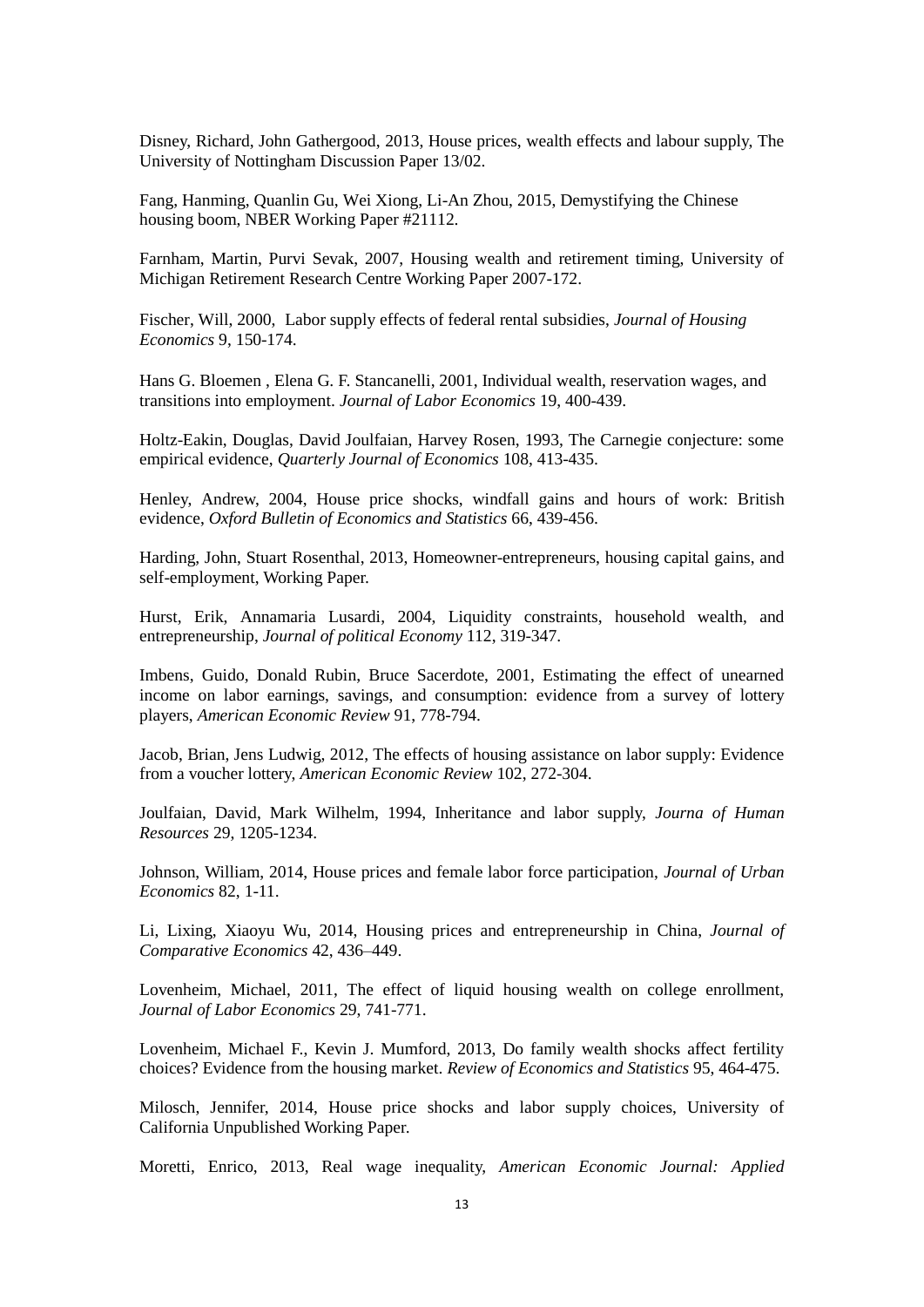*Economics* 5, 65-103.

Sheiner, Louise, 1995, Housing prices and the savings of renters, *Journal of Urban Economics* 38, 94-125.

Starkey, James L., Barbara Port, 1993, Housing cost and married women's labor force participation in 1980, *The Social Science Journal* 30, 23-45.

Wang, Shing-Yi, 2012, Credit constraints, job mobility, and entrepreneurship: Evidence from a property reform in China, *Review of Economics and Statistics* 94, 532-551.

Yoshikawa, Hiroshi, Fumio Ohtaka, 1989, An analysis of female labor supply, housing demand and the saving rate in Japan, *European Economic Review* 33, 997-1023.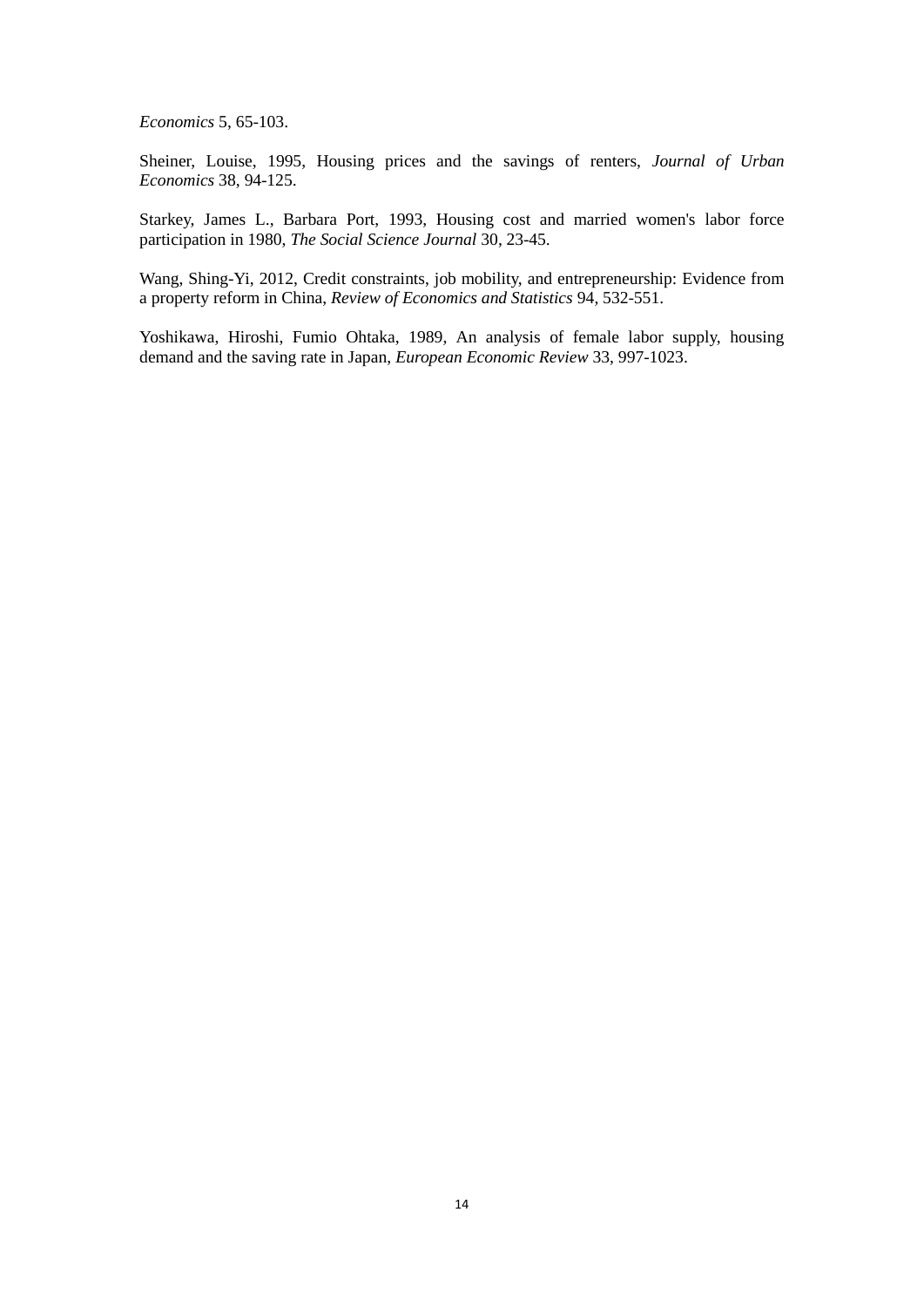| Variable description                                                                                                                       | Obs. | Table 1. Summary Statistics<br>Mean | Std. | Min.     | Max.   |
|--------------------------------------------------------------------------------------------------------------------------------------------|------|-------------------------------------|------|----------|--------|
|                                                                                                                                            |      |                                     | Dev. |          |        |
| LFP dummy $(=1$ if a person is in the labor<br>force)                                                                                      | 4880 | 0.87                                | 0.33 | 0.00     | 1.00   |
| LFP dummy for female sample                                                                                                                | 2142 | 0.80                                | 0.40 | 0.00     | 1.00   |
| LFP dummy for male sample                                                                                                                  | 2738 | 0.93                                | 0.25 | 0.00     | 1.00   |
| Housing Wealth Change                                                                                                                      | 4880 | 3.63                                | 6.62 | $-37.90$ | 63.01  |
| Housing Wealth Chang for the IV sample                                                                                                     | 4152 | 3.76                                | 6.69 | $-12.55$ | 63.01  |
| Instrument variable for<br>Housing Wealth Change<br>(average housing<br>capital gains of other<br>households living in the same community) | 4152 | 3.78                                | 5.25 | $-0.39$  | 24.98  |
| Total purchase price of housing units                                                                                                      | 4880 | 3.29                                | 5.19 | 0.00     | 77.90  |
| Average purchase years                                                                                                                     | 4880 | 9.44                                | 4.96 | 1.00     | 21.00  |
| Number of housing units owned                                                                                                              | 4880 | 1.27                                | 0.55 | 1.00     | 11.00  |
| Female dummy                                                                                                                               | 4880 | 0.44                                | 0.50 | 0.00     | 1.00   |
| Age                                                                                                                                        | 4880 | 41.24                               | 8.82 | 16.00    | 60.00  |
| College dummy $(=1$ with a college degree or<br>above)                                                                                     | 4880 | 0.14                                | 0.35 | 0.00     | 1.00   |
| Good health dummy $(=1$ if health condition<br>is                                                                                          | 4880 | 0.43                                | 0.50 | 0.00     | 1.00   |
| good or better)                                                                                                                            |      |                                     |      |          |        |
| Number of Children under age 6                                                                                                             | 4880 | 0.25                                | 0.47 | 0.00     | 4.00   |
| Household income (excluding individual<br>labor income)                                                                                    | 4880 | 0.57                                | 1.74 | $-4.91$  | 30.00  |
| Household size                                                                                                                             | 4880 | 3.47                                | 1.14 | 1.00     | 9.00   |
| Household assets (excluding housing)                                                                                                       | 4880 | 2.65                                | 8.07 | 0.00     | 116.40 |
| Household debts                                                                                                                            | 4880 | 0.80                                | 3.52 | 0.00     | 107.80 |
| Employed dummy                                                                                                                             | 4880 | 0.79                                | 0.40 | 0.00     | 1.00   |
| Own family business dummy                                                                                                                  | 4880 | 0.19                                | 0.40 | 0.00     | 1.00   |
| Retired early dummy                                                                                                                        | 4880 | 0.04                                | 0.20 | 0.00     | 1.00   |
| Housewife dummy                                                                                                                            | 4880 | 0.07                                | 0.26 | 0.00     | 1.00   |

Table 1: Summary Statistics

Note: The sample with the size of 4,880 includes householders who own at least one housing unit and meet other criteria described in Section 3 of the paper. The sample with the size of 4152 keeps the householders whose housing units are located in the same city. All monetary values are in 100,000 RMB in 2011 value adjusted by annual consumer price index when applicable.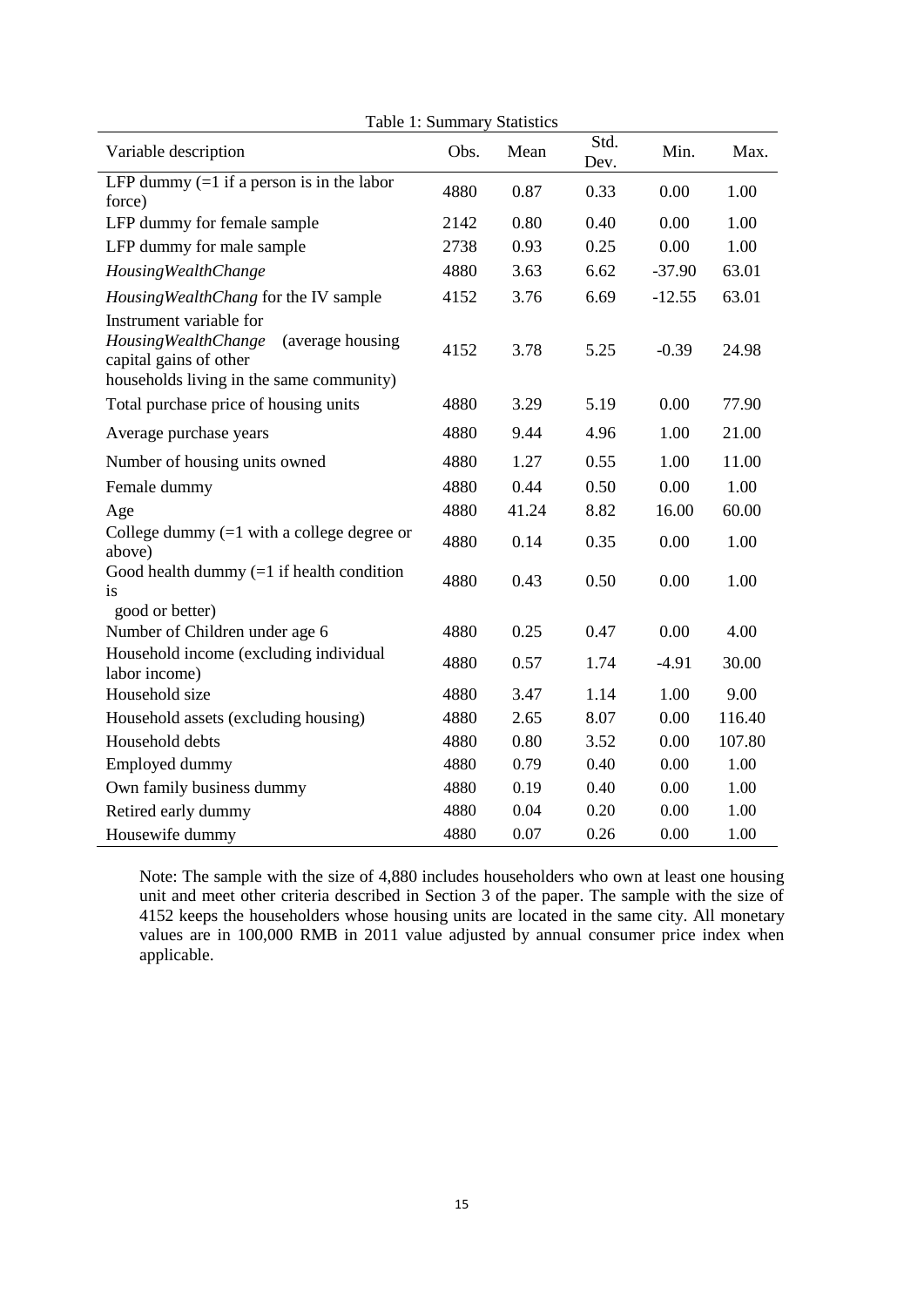| <b>OLS</b><br>Probit<br>Full<br>Male<br>Full<br>Female<br>Male<br>Female<br>Variables<br>Sample<br>Sample<br>Sample<br>Sample<br>Sample<br>Sample<br>$-0.0016$ ***<br>$-0.0016$ ***<br>$-0.0032***$<br>$-0.0029$ <sup>*</sup><br>$-0.0003$<br>$-0.0004$<br><b>Housing Wealth Change</b><br>(0.0010)<br>(0.0006)<br>(0.0006)<br>(0.0015)<br>(0.0006)<br>(0.0014)<br>$-0.1652***$<br>$-0.2001$ ***<br>Female dummy<br>(0.0090)<br>(0.0087)<br>$0.0701^{\ast\ast\ast}$<br>$0.0587^{\ast\ast\ast}$<br>$0.0678^{\ast\ast\ast}$<br>$0.0575***$<br>$0.0564***$<br>$0.0372^{\ast\ast\ast}$<br>Age<br>(0.0062)<br>(0.0134)<br>(0.0062)<br>(0.0038)<br>(0.0111)<br>(0.0025)<br>$-0.0009***$<br>$-0.0008^{***}\,$<br>$-0.0005***$<br>$-0.0008***$<br>$-0.0007***$<br>$-0.0009***$<br>Age squared<br>(0.0001)<br>(0.0002)<br>(0.0001)<br>(0.0000)<br>(0.0002)<br>(0.0000)<br>$0.1136^{***}$<br>$0.0532***$<br>$0.0663***$<br>$0.1569***$<br>0.0075<br>0.0038<br>College dummy<br>(0.0144)<br>(0.0103)<br>(0.0211)<br>(0.0103)<br>(0.0170)<br>(0.0292)<br>$0.1414***$<br>$0.2865***$<br>$0.0241***$<br>$0.1692***$<br>$0.3750***$<br>$0.0387***$<br>Good health dummy<br>(0.0091)<br>(0.0094)<br>(0.0120)<br>(0.0249)<br>(0.0107)<br>(0.0150)<br>Number of Children |         |              |              |               |              |              |                       |
|--------------------------------------------------------------------------------------------------------------------------------------------------------------------------------------------------------------------------------------------------------------------------------------------------------------------------------------------------------------------------------------------------------------------------------------------------------------------------------------------------------------------------------------------------------------------------------------------------------------------------------------------------------------------------------------------------------------------------------------------------------------------------------------------------------------------------------------------------------------------------------------------------------------------------------------------------------------------------------------------------------------------------------------------------------------------------------------------------------------------------------------------------------------------------------------------------------------------------------------------------------|---------|--------------|--------------|---------------|--------------|--------------|-----------------------|
|                                                                                                                                                                                                                                                                                                                                                                                                                                                                                                                                                                                                                                                                                                                                                                                                                                                                                                                                                                                                                                                                                                                                                                                                                                                        |         | (1)          | (2)          | (3)           | (4)          | (5)          | (6)                   |
|                                                                                                                                                                                                                                                                                                                                                                                                                                                                                                                                                                                                                                                                                                                                                                                                                                                                                                                                                                                                                                                                                                                                                                                                                                                        |         |              |              |               |              |              |                       |
|                                                                                                                                                                                                                                                                                                                                                                                                                                                                                                                                                                                                                                                                                                                                                                                                                                                                                                                                                                                                                                                                                                                                                                                                                                                        |         |              |              |               |              |              |                       |
|                                                                                                                                                                                                                                                                                                                                                                                                                                                                                                                                                                                                                                                                                                                                                                                                                                                                                                                                                                                                                                                                                                                                                                                                                                                        |         |              |              |               |              |              |                       |
|                                                                                                                                                                                                                                                                                                                                                                                                                                                                                                                                                                                                                                                                                                                                                                                                                                                                                                                                                                                                                                                                                                                                                                                                                                                        |         |              |              |               |              |              |                       |
|                                                                                                                                                                                                                                                                                                                                                                                                                                                                                                                                                                                                                                                                                                                                                                                                                                                                                                                                                                                                                                                                                                                                                                                                                                                        |         |              |              |               |              |              |                       |
|                                                                                                                                                                                                                                                                                                                                                                                                                                                                                                                                                                                                                                                                                                                                                                                                                                                                                                                                                                                                                                                                                                                                                                                                                                                        |         |              |              |               |              |              |                       |
|                                                                                                                                                                                                                                                                                                                                                                                                                                                                                                                                                                                                                                                                                                                                                                                                                                                                                                                                                                                                                                                                                                                                                                                                                                                        |         |              |              |               |              |              |                       |
|                                                                                                                                                                                                                                                                                                                                                                                                                                                                                                                                                                                                                                                                                                                                                                                                                                                                                                                                                                                                                                                                                                                                                                                                                                                        |         |              |              |               |              |              |                       |
|                                                                                                                                                                                                                                                                                                                                                                                                                                                                                                                                                                                                                                                                                                                                                                                                                                                                                                                                                                                                                                                                                                                                                                                                                                                        |         |              |              |               |              |              |                       |
|                                                                                                                                                                                                                                                                                                                                                                                                                                                                                                                                                                                                                                                                                                                                                                                                                                                                                                                                                                                                                                                                                                                                                                                                                                                        |         |              |              |               |              |              |                       |
|                                                                                                                                                                                                                                                                                                                                                                                                                                                                                                                                                                                                                                                                                                                                                                                                                                                                                                                                                                                                                                                                                                                                                                                                                                                        |         |              |              |               |              |              |                       |
|                                                                                                                                                                                                                                                                                                                                                                                                                                                                                                                                                                                                                                                                                                                                                                                                                                                                                                                                                                                                                                                                                                                                                                                                                                                        |         |              |              |               |              |              |                       |
|                                                                                                                                                                                                                                                                                                                                                                                                                                                                                                                                                                                                                                                                                                                                                                                                                                                                                                                                                                                                                                                                                                                                                                                                                                                        |         |              |              |               |              |              |                       |
|                                                                                                                                                                                                                                                                                                                                                                                                                                                                                                                                                                                                                                                                                                                                                                                                                                                                                                                                                                                                                                                                                                                                                                                                                                                        |         |              |              |               |              |              |                       |
|                                                                                                                                                                                                                                                                                                                                                                                                                                                                                                                                                                                                                                                                                                                                                                                                                                                                                                                                                                                                                                                                                                                                                                                                                                                        |         |              |              |               |              |              |                       |
|                                                                                                                                                                                                                                                                                                                                                                                                                                                                                                                                                                                                                                                                                                                                                                                                                                                                                                                                                                                                                                                                                                                                                                                                                                                        |         |              |              |               |              |              |                       |
|                                                                                                                                                                                                                                                                                                                                                                                                                                                                                                                                                                                                                                                                                                                                                                                                                                                                                                                                                                                                                                                                                                                                                                                                                                                        | under 6 | $-0.0415***$ | $-0.1218***$ | $0.0243^{**}$ | $-0.0349***$ | $-0.1118***$ | $0.0450^\mathrm{***}$ |
| (0.0097)<br>(0.0113)<br>(0.0123)<br>(0.0225)<br>(0.0189)<br>(0.0158)                                                                                                                                                                                                                                                                                                                                                                                                                                                                                                                                                                                                                                                                                                                                                                                                                                                                                                                                                                                                                                                                                                                                                                                   |         |              |              |               |              |              |                       |
| 0.0051<br>0.0055<br>0.0069<br>0.0019<br>0.0022<br>Household size<br>$-0.0025$                                                                                                                                                                                                                                                                                                                                                                                                                                                                                                                                                                                                                                                                                                                                                                                                                                                                                                                                                                                                                                                                                                                                                                          |         |              |              |               |              |              |                       |
| (0.0054)<br>(0.0074)<br>(0.0047)<br>(0.0048)<br>(0.0068)<br>(0.0046)                                                                                                                                                                                                                                                                                                                                                                                                                                                                                                                                                                                                                                                                                                                                                                                                                                                                                                                                                                                                                                                                                                                                                                                   |         |              |              |               |              |              |                       |
| Household income<br>$-0.0031$<br>$-0.0001$<br>$-0.0042$<br>$-0.0018$<br>0.0006<br>$-0.0028$                                                                                                                                                                                                                                                                                                                                                                                                                                                                                                                                                                                                                                                                                                                                                                                                                                                                                                                                                                                                                                                                                                                                                            |         |              |              |               |              |              |                       |
| (0.0028)<br>(0.0018)<br>(0.0026)<br>(0.0022)<br>(0.0028)<br>(0.0041)                                                                                                                                                                                                                                                                                                                                                                                                                                                                                                                                                                                                                                                                                                                                                                                                                                                                                                                                                                                                                                                                                                                                                                                   |         |              |              |               |              |              |                       |
| Total purchase price of                                                                                                                                                                                                                                                                                                                                                                                                                                                                                                                                                                                                                                                                                                                                                                                                                                                                                                                                                                                                                                                                                                                                                                                                                                |         |              |              |               |              |              |                       |
| $-0.0040$ **<br>$-0.0037**$<br>$-0.0016$<br>$-0.0001$<br>$-0.0015$<br>$-0.0005$<br>housing units                                                                                                                                                                                                                                                                                                                                                                                                                                                                                                                                                                                                                                                                                                                                                                                                                                                                                                                                                                                                                                                                                                                                                       |         |              |              |               |              |              |                       |
| (0.0021)<br>(0.0018)<br>(0.0018)<br>(0.0018)<br>(0.0015)<br>(0.0023)                                                                                                                                                                                                                                                                                                                                                                                                                                                                                                                                                                                                                                                                                                                                                                                                                                                                                                                                                                                                                                                                                                                                                                                   |         |              |              |               |              |              |                       |
| Number of housing<br>$0.0373***$<br>$0.0367**$<br>0.0113<br>0.0155<br>0.0007<br>$-0.0046$<br>units owned                                                                                                                                                                                                                                                                                                                                                                                                                                                                                                                                                                                                                                                                                                                                                                                                                                                                                                                                                                                                                                                                                                                                               |         |              |              |               |              |              |                       |
| (0.0113)<br>(0.0137)<br>(0.0103)<br>(0.0168)<br>(0.0085)<br>(0.0152)                                                                                                                                                                                                                                                                                                                                                                                                                                                                                                                                                                                                                                                                                                                                                                                                                                                                                                                                                                                                                                                                                                                                                                                   |         |              |              |               |              |              |                       |
| $-0.0003$<br>$-0.0023$<br>0.0013<br>$-0.0006$<br>$-0.0019$<br>0.0009<br>Average purchase years                                                                                                                                                                                                                                                                                                                                                                                                                                                                                                                                                                                                                                                                                                                                                                                                                                                                                                                                                                                                                                                                                                                                                         |         |              |              |               |              |              |                       |
| (0.0012)<br>(0.0020)<br>(0.0010)<br>(0.0011)<br>(0.0019)<br>(0.0010)                                                                                                                                                                                                                                                                                                                                                                                                                                                                                                                                                                                                                                                                                                                                                                                                                                                                                                                                                                                                                                                                                                                                                                                   |         |              |              |               |              |              |                       |
| $-0.0010^*$<br>$-0.0017$ *<br>0.0002<br>$-0.0008$<br>$-0.0014$<br>0.0004<br>Household assets                                                                                                                                                                                                                                                                                                                                                                                                                                                                                                                                                                                                                                                                                                                                                                                                                                                                                                                                                                                                                                                                                                                                                           |         |              |              |               |              |              |                       |
| (0.0009)<br>(0.0006)<br>(0.0005)<br>(0.0005)<br>(0.0009)<br>(0.0010)                                                                                                                                                                                                                                                                                                                                                                                                                                                                                                                                                                                                                                                                                                                                                                                                                                                                                                                                                                                                                                                                                                                                                                                   |         |              |              |               |              |              |                       |
| $0.0058***$<br>Household debts<br>$-0.0011$                                                                                                                                                                                                                                                                                                                                                                                                                                                                                                                                                                                                                                                                                                                                                                                                                                                                                                                                                                                                                                                                                                                                                                                                            |         |              |              |               |              |              |                       |
| 0.0022<br>0.0025<br>0.0083<br>$-0.0007$                                                                                                                                                                                                                                                                                                                                                                                                                                                                                                                                                                                                                                                                                                                                                                                                                                                                                                                                                                                                                                                                                                                                                                                                                |         |              |              |               |              |              |                       |
| (0.0015)<br>(0.0024)<br>(0.0017)<br>(0.0021)<br>(0.0055)<br>(0.0016)                                                                                                                                                                                                                                                                                                                                                                                                                                                                                                                                                                                                                                                                                                                                                                                                                                                                                                                                                                                                                                                                                                                                                                                   |         |              |              |               |              |              |                       |
| Sample size<br>4,880<br>2,142<br>2,738<br>4,846<br>2,118<br>2,499<br>Adjusted $R^2$ (Pseudo                                                                                                                                                                                                                                                                                                                                                                                                                                                                                                                                                                                                                                                                                                                                                                                                                                                                                                                                                                                                                                                                                                                                                            |         |              |              |               |              |              |                       |
| $R^2$ )<br>0.1707<br>0.1763<br>0.2729<br>0.2456<br>0.3477<br>0.1845                                                                                                                                                                                                                                                                                                                                                                                                                                                                                                                                                                                                                                                                                                                                                                                                                                                                                                                                                                                                                                                                                                                                                                                    |         |              |              |               |              |              |                       |

Table 2: Effect of housing wealth change on labor force participation: OLS and Probit estimation

Note: Constant term and city fixed effects are included in all the models but their coefficients are not reported here. Standard errors are clustered at the city level and are reported in the parentheses. Coefficients in Columns  $(4)$ - $(6)$  are marginal effects. "\*\*\*", "\*\*" and "\*" indicate significance at the 1%, 5%, and 10% levels, respectively.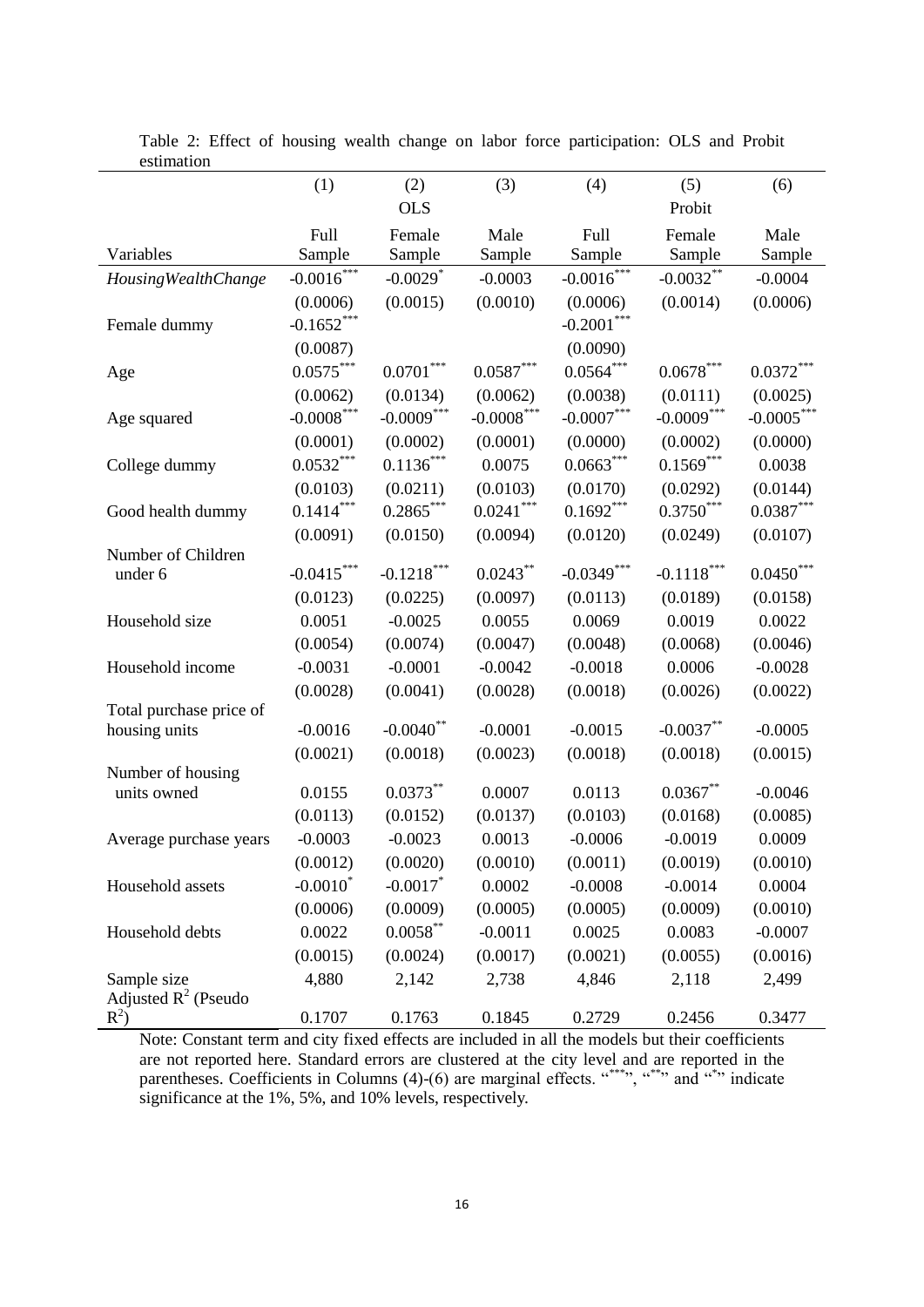|                                                        | (1)         | (2)       | (3)                    | (4)         | (5)              | (6)         |
|--------------------------------------------------------|-------------|-----------|------------------------|-------------|------------------|-------------|
|                                                        |             | Probit    |                        |             | <b>IV</b> Probit |             |
|                                                        | <b>Full</b> | Female    | Male                   | Full        | Female           | Male        |
| Variables                                              | sample      | sample    | sample                 | sample      | sample           | sample      |
| <b>Housing Wealth Change</b>                           | $-0.0010$   | $-0.0026$ | 0.0004                 | $-0.0025$   | $-0.0148$ ***    | 0.0034      |
|                                                        | (0.0008)    | (0.0016)  | (0.0010)               | (0.0037)    | (0.0059)         | (0.0040)    |
|                                                        |             |           | First-stage regression |             |                  |             |
| Instrumental variable for <i>Housing Wealth Change</i> |             |           |                        | $0.7539***$ | $0.7506***$      | $0.7619***$ |
|                                                        |             |           |                        | (0.0370)    | (0.1390)         | (0.0907)    |
| First stage F test                                     |             |           |                        | 415.8       | 162.2            | 231.8       |
| Sample size                                            | 4,152       | 1,805     | 2,147                  | 4,152       | 1,805            | 2,147       |
| Pseudo $R^2$                                           | 0.2648      | 0.2450    | 0.3463                 |             |                  |             |

Table 3: Effect of housing wealth change on labor force participation: IV Probit estimation

Note: All models include the same set of control variables as in Table 2 but their coefficients are not reported here. Standard errors are clustered at the city level and are reported in the parentheses. First-stage F test reports the Cragg-Donald Wald F statistic produced in the first stage of the two-stage least squares estimates. All coefficients are marginal effects.  $``^{***}$ ,  $``^{***}$ and  $x^*$  indicate significance at the 1%, 5%, and 10% levels, respectively.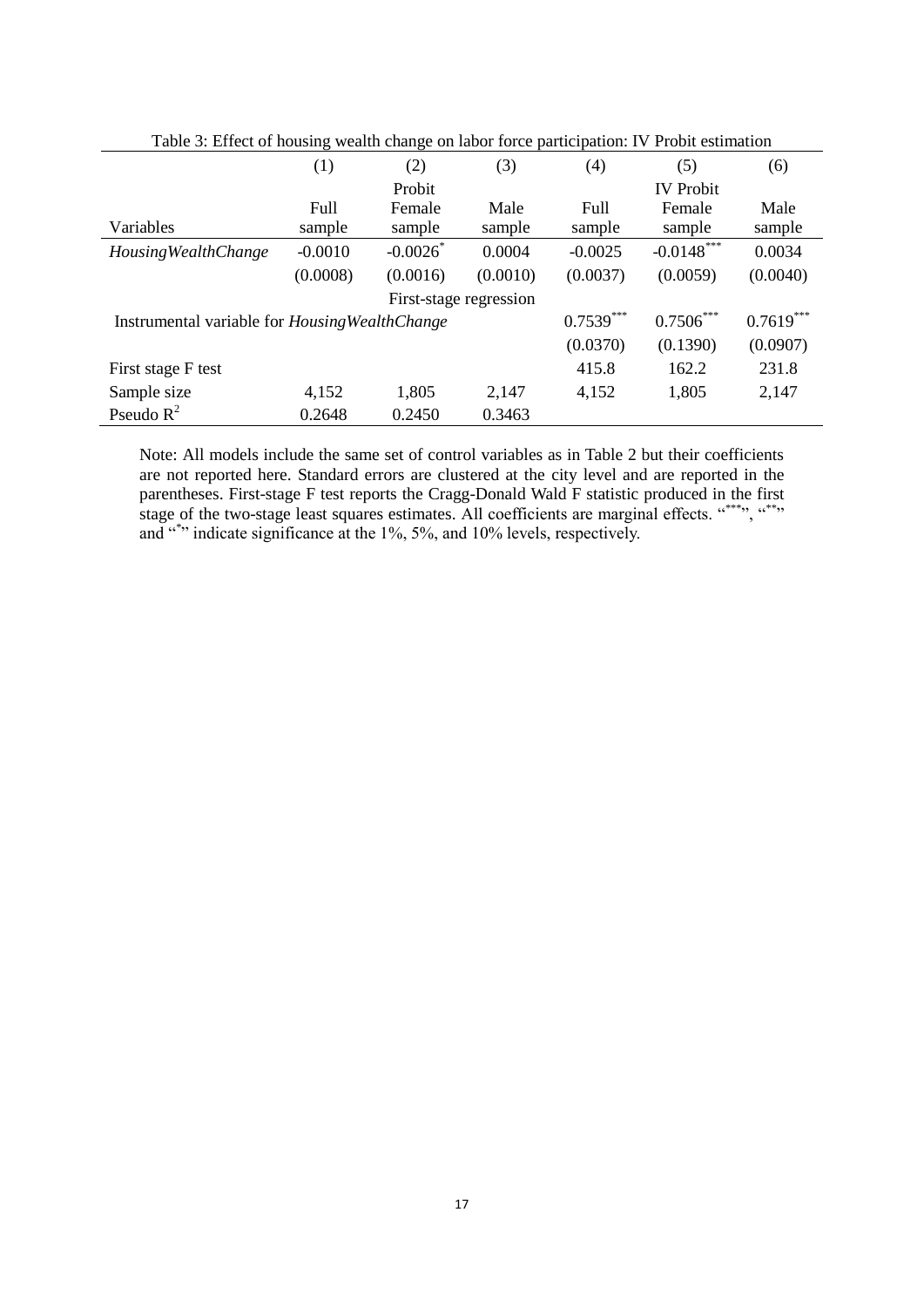| $\frac{1}{2}$                                             |                                                   |                                                |                                          |                                                |                                                                        |  |  |  |
|-----------------------------------------------------------|---------------------------------------------------|------------------------------------------------|------------------------------------------|------------------------------------------------|------------------------------------------------------------------------|--|--|--|
|                                                           | (1)                                               | (2)                                            | (3)                                      | (4)                                            | (5)                                                                    |  |  |  |
| Panel 1: Full sample                                      |                                                   |                                                |                                          |                                                |                                                                        |  |  |  |
|                                                           | $16 \leq age \leq 41$                             | $41 \leq age \leq 60$                          | With children                            | Without<br>children                            | $16 \leq age \leq 41$ and<br>with children                             |  |  |  |
| <b>Housing Wealth Change</b>                              | $-0.0067$                                         | $-0.0003$                                      | $-0.0139$ <sup>*</sup>                   | $-0.0028$                                      | $-0.0370$                                                              |  |  |  |
|                                                           | (0.0063)                                          | (0.0054)                                       | (0.0084)                                 | (0.0048)                                       | (0.0341)                                                               |  |  |  |
|                                                           |                                                   | First-stage regression                         |                                          |                                                |                                                                        |  |  |  |
| Instrumental variable for<br><b>Housing Wealth Change</b> | $0.6230^{*}$<br>(0.1115)                          | $0.8414***$<br>(0.1624)                        | $0.6428^{\ast\ast\ast}$<br>(0.1459)      | $0.7734^{*}$<br>(0.1360)                       | 0.5702<br>(0.4388)                                                     |  |  |  |
| First-stage F test                                        | 153.7                                             | 245.5                                          | 64.0                                     | 341.4                                          | 13.5                                                                   |  |  |  |
| Sample size                                               | 1,992                                             | 2,077                                          | 913                                      | 3,204                                          | 318                                                                    |  |  |  |
| Panel 2: Female sample                                    |                                                   |                                                |                                          |                                                |                                                                        |  |  |  |
| <b>Housing Wealth Change</b>                              | $16 \leq age \leq 41$<br>$-0.0241$ **<br>(0.0103) | $41 \leq age \leq 60$<br>$-0.0082$<br>(0.0067) | With children<br>$-0.0393**$<br>(0.0179) | Without<br>children<br>$-0.0127**$<br>(0.0065) | $16 \leq age \leq 41$ and<br>with children<br>$-0.0876***$<br>(0.0292) |  |  |  |
|                                                           |                                                   | First-stage regression                         |                                          |                                                |                                                                        |  |  |  |
| Instrumental variable for<br><b>Housing Wealth Change</b> | $0.8480^{\ast\ast\ast}$                           | $0.7839***$                                    | $0.6002^{***}$                           | $0.7845***$                                    | $0.4353***$                                                            |  |  |  |
|                                                           | (0.1450)                                          | (0.2579)                                       | (0.1734)                                 | (0.1358)                                       | (0.2005)                                                               |  |  |  |
| First Stage F test                                        | 114.4                                             | 48.5                                           | 22.4                                     | 133.3                                          | 4.72                                                                   |  |  |  |
| Sample size                                               | 617                                               | 729                                            | 401                                      | 1,374                                          | 183                                                                    |  |  |  |

| Table 4: Effect of housing wealth change on labor force participation by demographic |
|--------------------------------------------------------------------------------------|
| subsamples: IV Probit estimates                                                      |

Note: All models include the same set of control variables as in Table 2 but their coefficients are not reported here. Standard errors are clustered at the city level and are reported in the parentheses. First-stage F test reports the Cragg-Donald Wald F statistic produced in the first stage of the two-stage least squares estimates. All coefficients are marginal effects.  $\cdots$ ,  $\cdots$ , and  $x^*$ , indicate significance at the 1%, 5%, and 10% levels, respectively. The sample sizes are slightly different from those in Table 3 because of the "quasi-complete separation" issue in Probit model.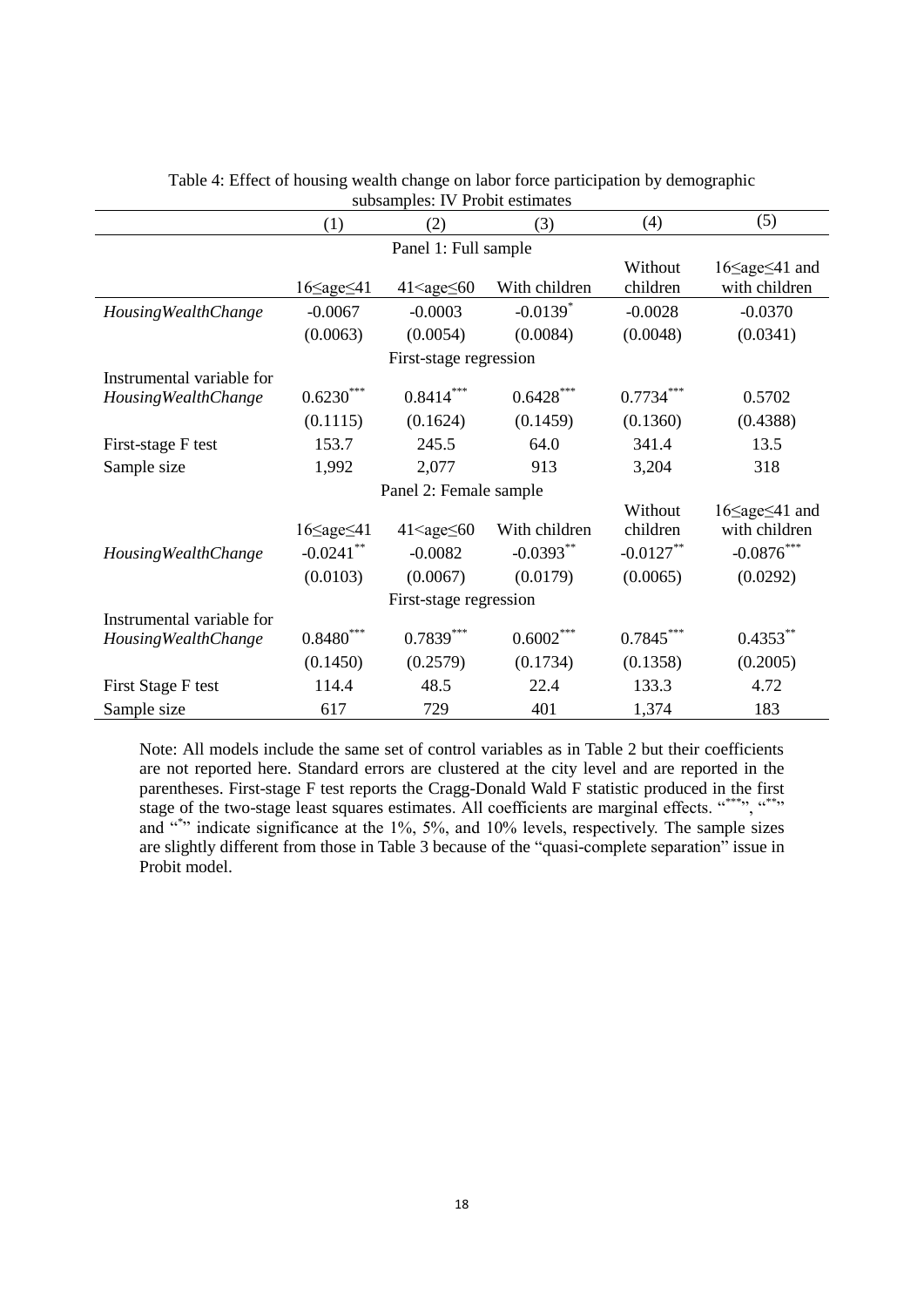|                              | $\left(1\right)$ | 2)                    | (3)            | 4)             | (5)                        | (6)            |
|------------------------------|------------------|-----------------------|----------------|----------------|----------------------------|----------------|
|                              |                  | $16 \leq age \leq 65$ |                |                | Have only one housing unit |                |
|                              | Full<br>sample   | Female<br>sample      | Male<br>sample | Full<br>sample | Female<br>sample           | Male<br>sample |
| <b>Housing Wealth Change</b> | $-0.0038$        | $-0.0130*$            | 0.0033         | $-0.0027$      | $-0.0097*$                 | 0.0034         |
|                              | (0.0038)         | (0.0074)              | (0.0045)       | (0.0037)       | (0.0053)                   | (0.0030)       |
| Sample size                  | 5,191            | 2.368                 | 2.471          | 3.268          | 1.429                      | 1,636          |

Table 5: Effect of housing wealth change on labor force participation: Robustness Check

Note: All columns are IV Probit models including the same set of control variables as in Table 2 but their coefficients are not reported here. Standard errors are clustered at the city level and are reported in the parentheses. First-stage results are pretty similar to those in Tables (3) and (4) and are suppressed here. All coefficients are marginal effects.  $\cdot$ <sup>\*\*\*\*</sup>",  $\cdot$ <sup>\*\*\*</sup>" and  $\cdot$ <sup>\*\*</sup>" indicate significance at the 1%, 5%, and 10% levels, respectively.